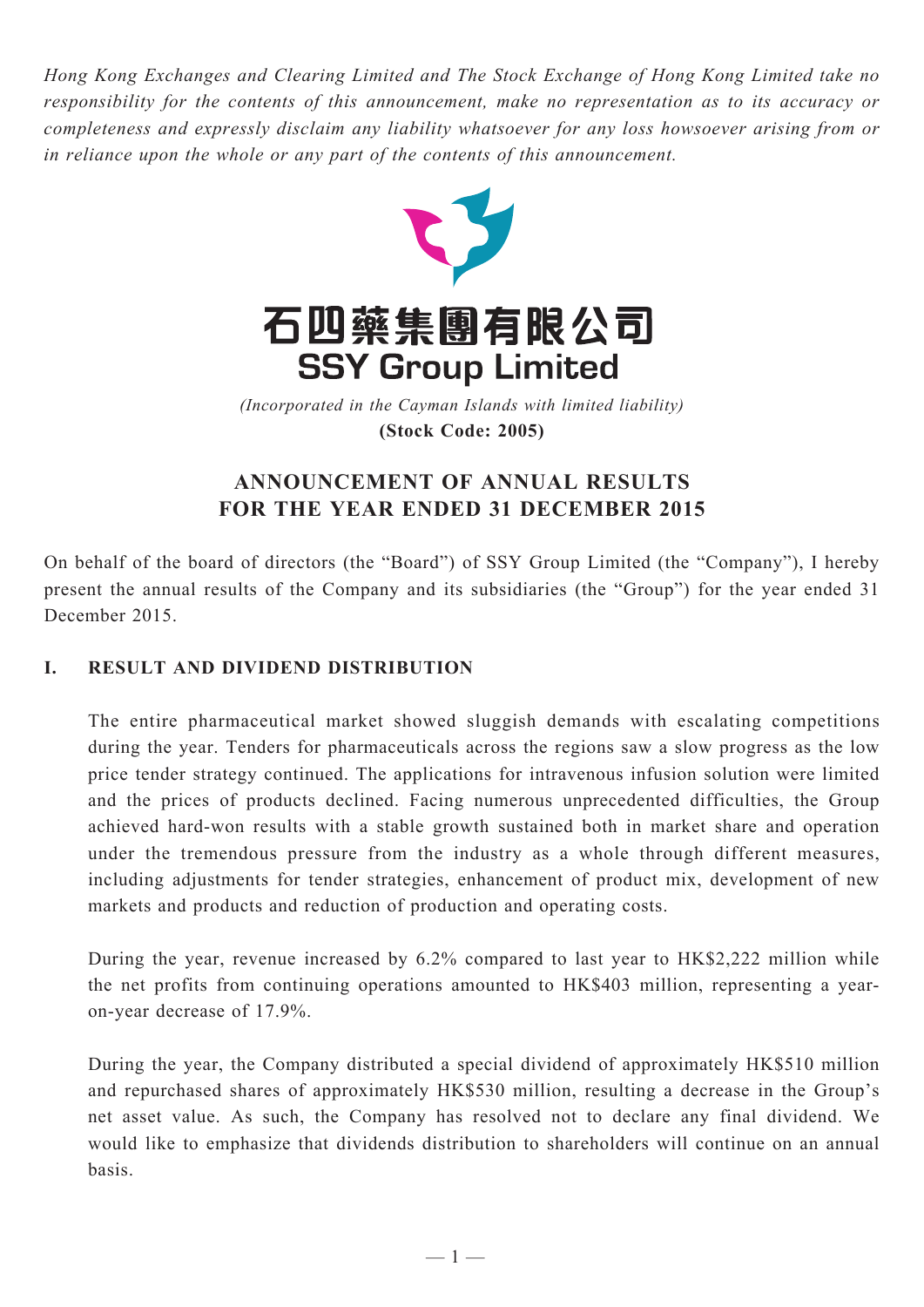### **II. BUSINESS REVIEW**

### **Revenue**

For the year ended 31 December 2015, the revenue of the Group from continuing operations amounted to approximately HK\$2,221,921,000, representing an increase of 6.2% as compared to HK\$2,091,471,000 in last year. A breakdown of the revenue of the Group for the year ended 31 December 2015 is set out as follows:

|                   |                                        | 2015            |            | 2014       |          |            |  |
|-------------------|----------------------------------------|-----------------|------------|------------|----------|------------|--|
|                   |                                        |                 | Percentage | Percentage |          | Increase/  |  |
|                   |                                        | <b>Sales</b>    | of sales   | Sales      | of sales | (decrease) |  |
|                   |                                        | <b>HK\$'000</b> | %          | HK\$'000   | $\%$     | $\%$       |  |
|                   | Intravenous infusion solution and      |                 |            |            |          |            |  |
| others            |                                        | 2,175,536       | 97.9       | 2,091,471  | 100      | 4.0        |  |
| (Including:       | Non-PVC soft bag &<br>upright soft bag |                 |            |            |          |            |  |
|                   | infusion solution                      | 1,278,288       | 57.5       | 1,139,167  | 54.5     | 12.2       |  |
|                   | PP plastic bottle                      |                 |            |            |          |            |  |
|                   | infusion solution                      | 502,196         | 22.6       | 555,842    | 26.6     | (9.7)      |  |
|                   | Glass bottle                           |                 |            |            |          |            |  |
|                   | infusion solution                      | 226,244         | 10.2       | 245,656    | 11.7     | (7.9)      |  |
|                   | Others)                                | 168,808         | 7.6        | 150,806    | 7.2      | 11.9       |  |
| Medical materials |                                        | 46,385          | 2.1        |            |          | N/A        |  |
| Total             |                                        | 2,221,921       | 100        | 2,091,471  | 100      | 6.2        |  |

### **(1) Sales of Products**

Based on the foundation of reinforcing and expanding the existing advantages in provincial and city level markets, the Company took advantage of its respected brand name during 2015 to shift the focus to the lower end of the market, devoted its efforts to develop the primary healthcare market and continue to expand the end-coverage of the Company's advantageous products such as soft bag infusion solutions and therapeutic infusion solutions, thereby ensuring the continuous growth of the our major products. We also participated in the tendering of certain provinces and regions in order to develop new markets and expand the market presence of our products.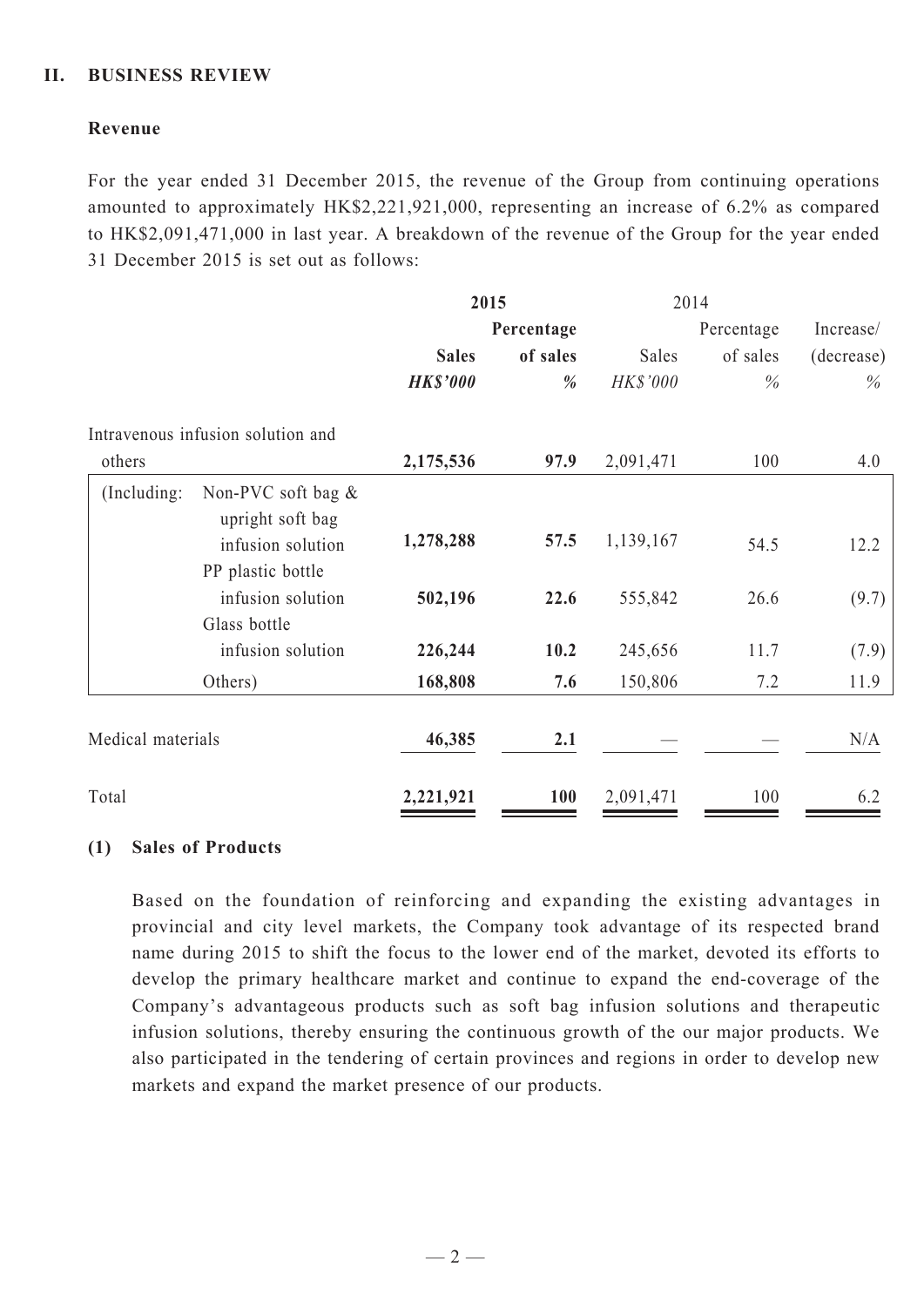On the other hand, in view of mitigating the adverse effects brought by industry and pricing policies, the Group closely integrated its production and operation as well as constantly improved the efficiency of operating facilities by means of strengthened and optimised management, for example, proactive implementation of technical innovations such as integrated bottle ring pull, efficient utilisation of energy (water, electricity and gas, etc.), monitoring the purchase, production and utilisation of packaging materials, raw materials and auxillary material (plastic granules and co-extrusion film, etc.) and taking structural adjustments and costs reduction as key measures to improve quality and enhance efficiency.

During 2015, the Company completed sales of approximately 397 millions of standard soft bags and approximately 97 millions of upright soft bags, representing an increase of approximately 7% and 250% respectively as compared to last year. The dominance of our core products was further recognised.

#### **(2) Research and Development of New Products**

The research and development of new products made a satisfactory progress during the year. The Company completed the clinical research of Type 1.1 new drug Levornidazole and Type 3.1 new drug Blonanserin, obtained clinical approvals for Type 3.1 new drugs including Roflumilast Tablets, Acetaminophen Injection, Ibuprofen & Sodium chloride Injection and over 30 items of mainly Type 6 new drugs as well as other applications' approvals. The Company submitted applications for 22 new drugs products of various types while more than a hundred of products were under development, covering mental and neurological diseases, respiratory diseases, infectious diseases, dialysis and auxiliary treatment, rinsing solution and nutrition infusion solutions. Meanwhile, the Company obtained 9 patents including 3 invention patents; applied for 22 patents including 18 invention patents, obtaining fruitful results in intelligent property rights. All these created momentum for the Company's future development.

Capitalizing on the increasingly comprehensive innovative platform, the Company established a tier-structure with different subjects and young-to-middle-aged combination. The Company established the drug research institution based on the existing research and development centre in September 2015 and was granted approval for building a national post-doctorate scientific research workstation in October. Meanwhile, the chief researcher of the Company's drug research institution, Dr. Sun Lijie and the researcher; Dr. Wei Saili were elected as innovative talents of the "100 People Plan" of Hebei Province and Top Youth Talents of Hebei Province respectively, Dr. Yin Dianshu and Wang Lijiang were awarded as Top Talents of Shijiazhuang City, marking the Company's another step forward in developing high-level talents and consolidating industry-university-research. As such, the Company's innovation capability and strength were further improved.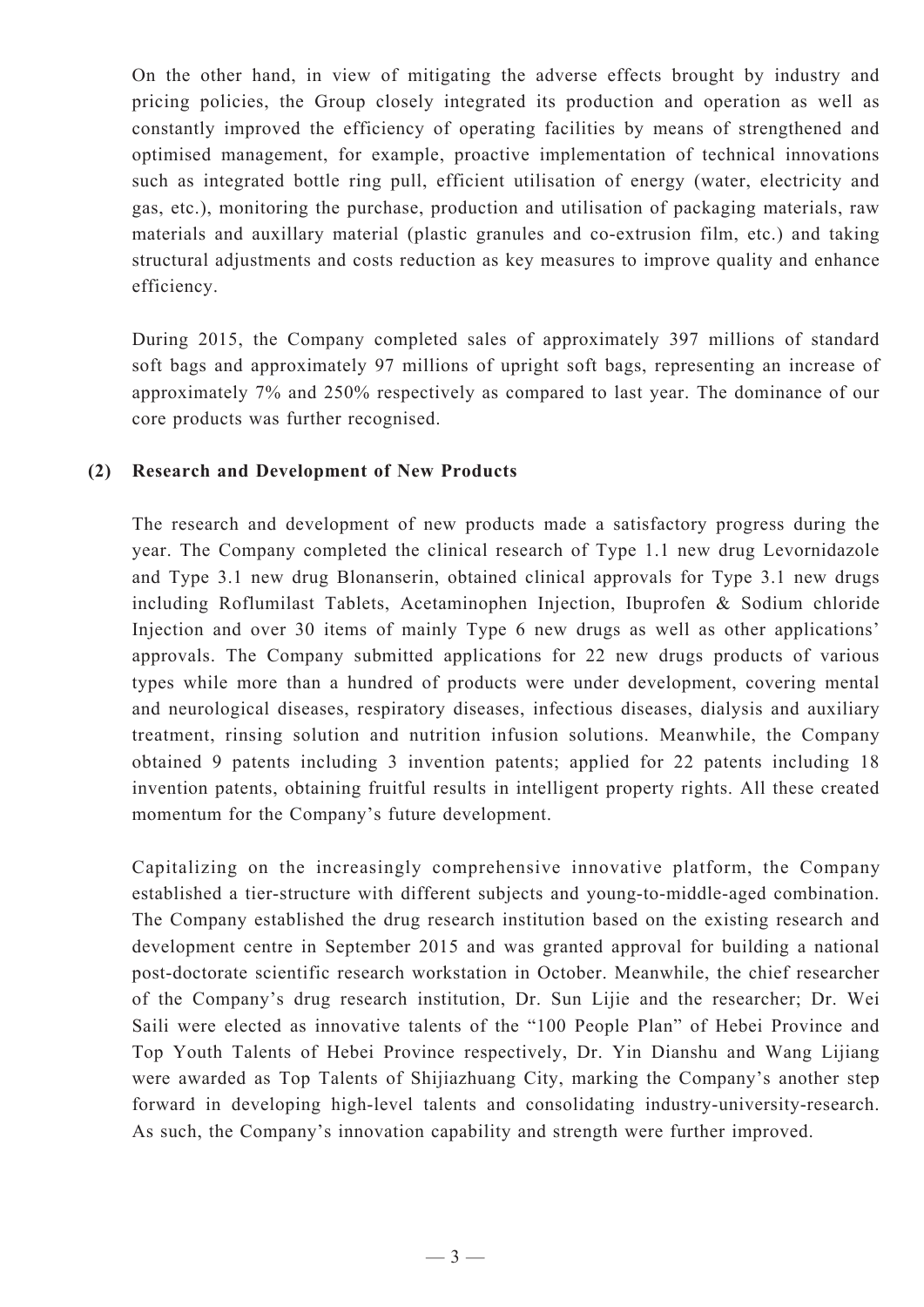The Company reached new standards in quality. Subsequent to being granted the quality award of the government of Shijiazhuang City in 2015, the Company received the quality award of the government of Hebei Province in 2016, reflecting the Company's leading position in the province in relation to enhancement of quality management and pursuit for outstanding efficiency.

### **(3) Key Projects**

The Company's small liquid injections and modernised Chinese medicine projects were all completed during the year. The GMP certification had been passed and their production had already commenced up to date. An additional production of 5 billion tablets (granules) of oral preparations per year and 250 million units of PP and glass ampoule per year can be achieved after the commencement of full production. The establishment and production of oral preparations and small liquid injections can create beneficial effects on further enriching the product mix of the Company and promoting diversified product development.

#### **(4) Acquisition of Asset and Business**

In order to extend the chain of production of the Company, we wholly acquired a medical packaging materials manufacturer, Jiangsu Best New Medical Material Co., Ltd., to ensure the supply of raw materials and ancillary materials and further lower the production costs so as to significantly enhance the competitive edge of standard soft bags. In addition, we acquired 50% equity interest of Hebei Hanlin Biotechnology Co., Ltd. at the beginning of the year, through which to open the fields in biological polypeptides, antibodies medicines, molecular clinical diagnosis and biochemical reagent.

#### **III. PROSPECTS for development**

As there will not be substantial changes in the policies and developments in pharmaceutical industry in the whole country during 2016, pharmaceutical manufacture enterprises will still be facing intensive challenges in the market. As such, elimination within intravenous infusion solutions industry will continue. The Company will capture the two major momentums marketing and research & development (" $R&D$ ") — to build a solid market foundation, expand business scope, take effective cost control, improve operational efficiency, accelerate scientific research and facilitate technology innovation to stimulate a diversified development for the Company.

This year, the Company will well expand the market of standard soft bag, double soft tube and double hard tube and upright soft bag infusion solution products and further strengthen the market sales of soft bags rinsing solutions, nutrition and therapeutic infusion solutions to bolster the leading position of the Company in the industry. The Company will also engage in the marketing and operation of glass ampoule and PP ampoule injection, expand the product sales of oral preparation, biological products and disinfectant to accelerate the development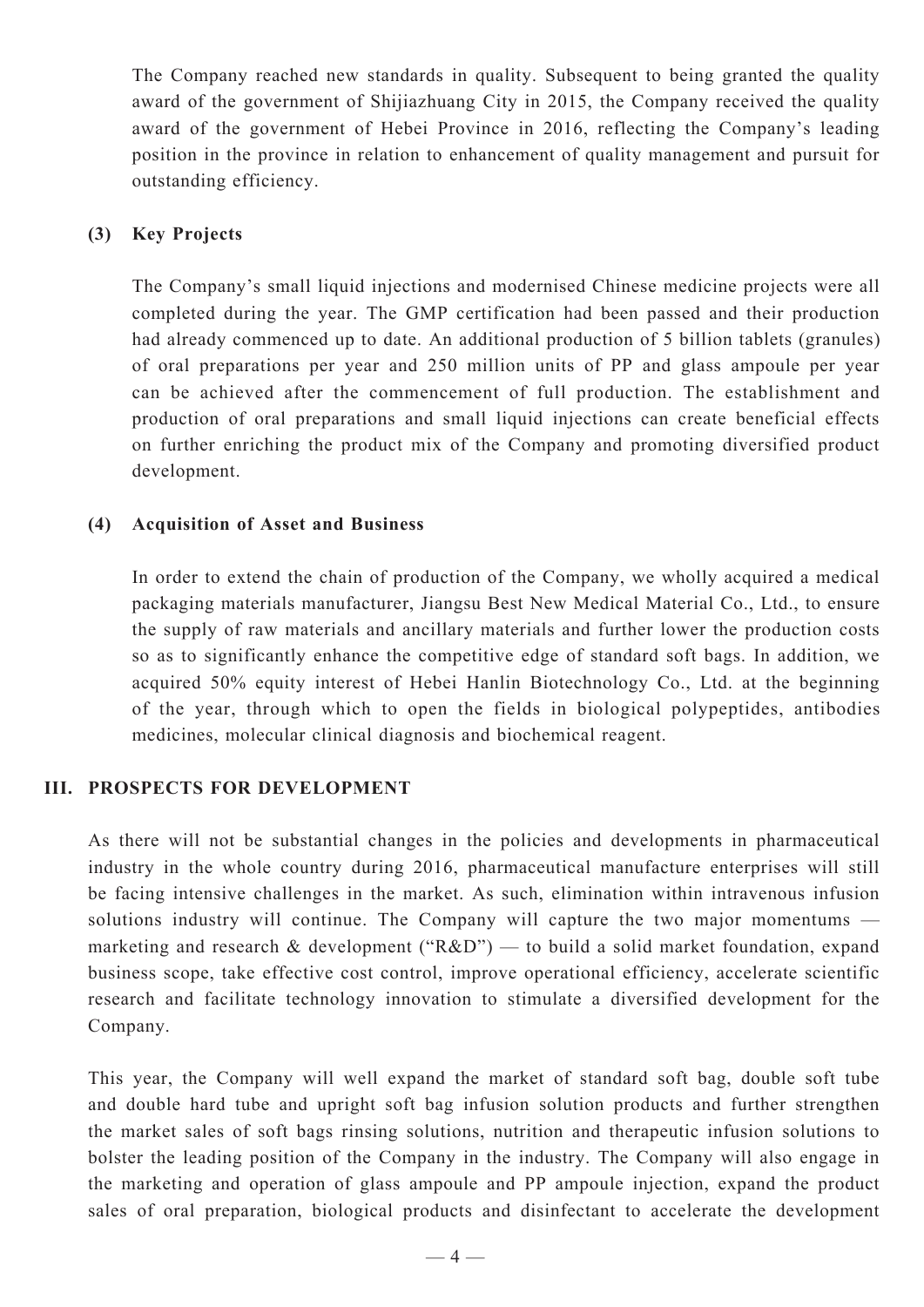of product mix diversification and improve the Group's profitability as well as risk-resistant ability. We have planned to achieve the sales of 1.15 billion intravenous infusion products, of which the sales of various soft bags will be no less than 600 million. The plan for selling over 80 million various ampoule products will start to realise the sales increment. Our accelerating marketing efforts in new products will create a brand new growth trend.

In respect of new product development, the Company will seize the opportunity of the speeded-up approval from the PRC to stride steps on driving new product development. We will highlight the distinguished features and characteristics on our products and focus on the integration between exclusive and "short, flat and expedite" general product categories to reasonably allocate time and financial resources for clinical study. It is expected that the production approval for Type 1.1 new drug Levornidazole and Type 3.1 new drug Blonanserin will be submitted, the 26 production approvals mainly for Type 6 new drug and 40 clinical approvals for new products will be obtained in 2016. Meanwhile, applications for 33 new products have been submitted to ensure the Company's long term development.

We are full of confidence on the future development of the Group. Leveraging on the competitive edges on our scale, quality and effective management in the industry, our superiority in infusion solution products among the industry will be further maintained in this challenging market. The R&D of new products over the years has started to reap a harvest, which will render a substantial driving force for the growth of the Group. We will be committed to bringing satisfactory return for our investors.

I would like to take this opportunity to express our gratitude to our investors and all staff in the Group for their support to the development of the Group.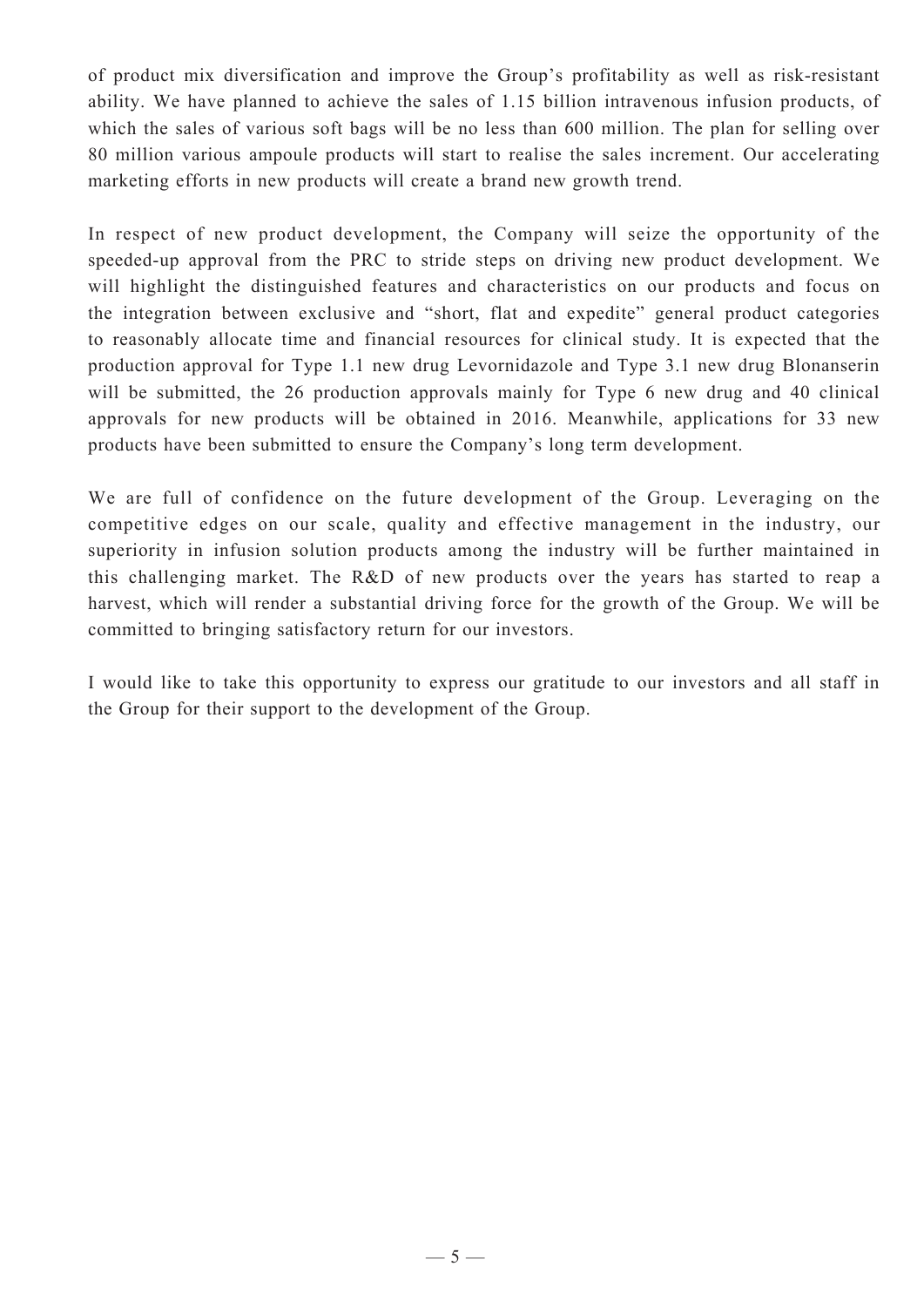# **Consolidated statement of comprehensive income**

*For the year ended 31 December 2015*

|                                                                                           | <b>Note</b>                      | 2015<br><b>HK\$'000</b>           | 2014<br>HK\$'000                   |
|-------------------------------------------------------------------------------------------|----------------------------------|-----------------------------------|------------------------------------|
| <b>Continuing operations</b>                                                              |                                  |                                   |                                    |
| Revenue<br>Cost of sales                                                                  | $\mathfrak{Z}$<br>10             | 2,221,921<br>(1,172,352)          | 2,091,471<br>(1,026,068)           |
| Gross profit                                                                              |                                  | 1,049,569                         | 1,065,403                          |
| Selling and marketing costs<br>General and administrative expenses<br>Other gains $-$ net | 10<br>10                         | (280, 522)<br>(277,992)<br>50,485 | (262, 716)<br>(221, 658)<br>40,475 |
| <b>Operating profit</b>                                                                   |                                  | 541,540                           | 621,504                            |
| Finance income<br>Finance costs                                                           | $\overline{A}$<br>$\overline{A}$ | 3,430<br>(65, 118)                | 8,425<br>(49, 779)                 |
| Finance costs — net                                                                       |                                  | (61, 688)                         | (41, 354)                          |
| Share of loss of investment in a joint venture                                            |                                  | (1,540)                           |                                    |
| Profit before income tax<br>Income tax expense                                            | 5                                | 478,312<br>(74, 859)              | 580,150<br>(88, 582)               |
| Profit for the year from continuing operations                                            |                                  | 403,453                           | 491,568                            |
| <b>Discontinued operations</b><br>Profit for the year from discontinued operations        |                                  |                                   | 111,404                            |
| Profit for the year                                                                       |                                  | 403,453                           | 602,972                            |
| Profit attributable to:<br>Equity holders of the Company<br>Non-controlling interests     |                                  | 403,416<br>37                     | 602,929<br>43                      |
|                                                                                           |                                  | 403,453                           | 602,972                            |
| Profit attributable to equity holders of the Company                                      |                                  |                                   |                                    |
| arises from:<br>Continuing operations<br>Discontinued operations                          |                                  | 403,416                           | 491,525<br>111,404                 |
|                                                                                           |                                  | 403,416                           | 602,929                            |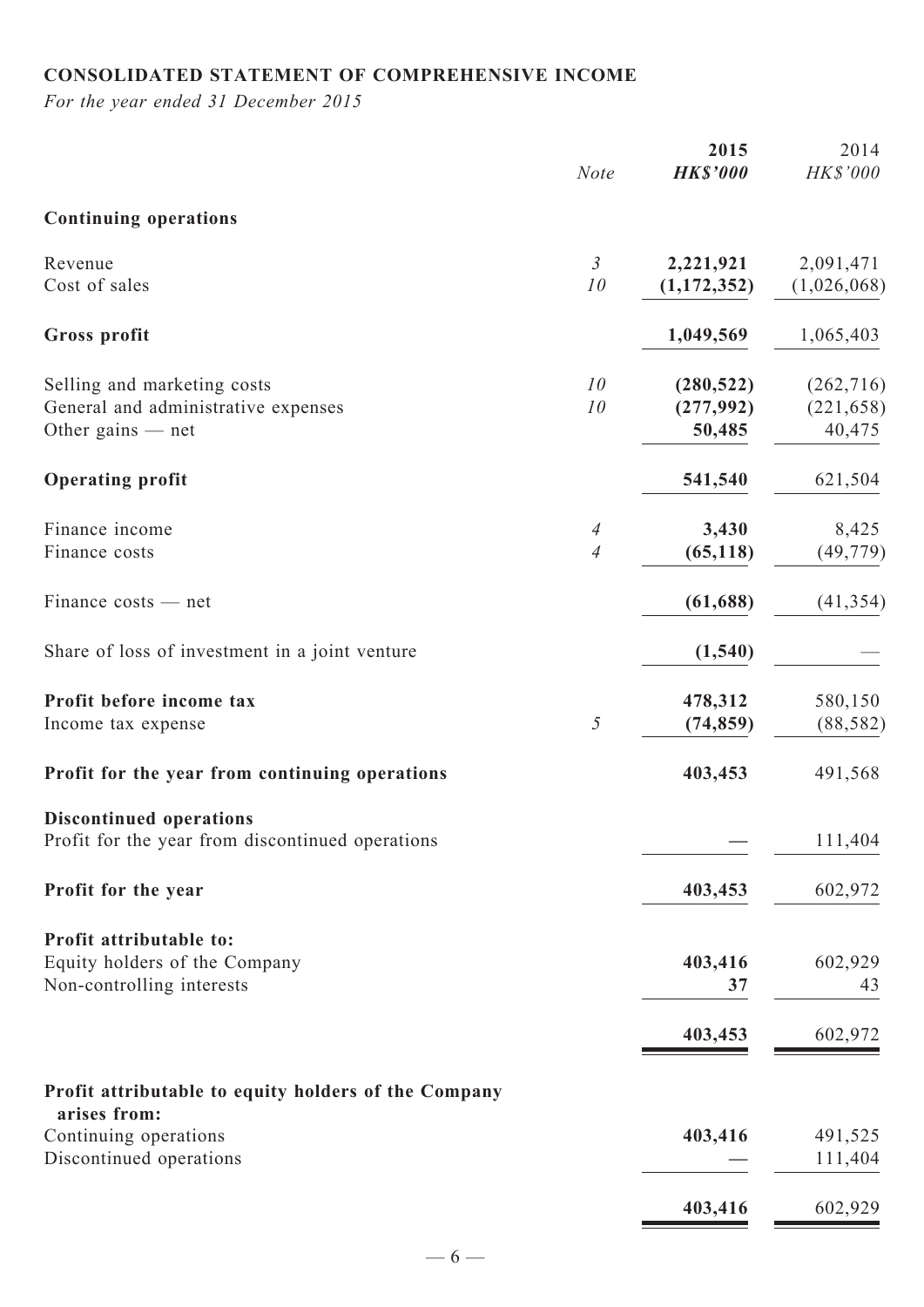# **Consolidated statement of comprehensive income**

*For the year ended 31 December 2015*

|                                                                                                                                                               | <b>Note</b>  | 2015<br><b>HK\$'000</b> | 2014<br><b>HK\$'000</b> |
|---------------------------------------------------------------------------------------------------------------------------------------------------------------|--------------|-------------------------|-------------------------|
| Other comprehensive income:                                                                                                                                   |              |                         |                         |
| Items that may be reclassified to profit or loss<br>Currency translation differences                                                                          |              | (178, 302)              | (16, 889)               |
| Total comprehensive income for the year                                                                                                                       |              | 225,151                 | 586,083                 |
| Total comprehensive income attributable to:<br>Equity holders of the Company<br>Non-controlling interests                                                     |              | 225,156<br>(5)          | 586,042<br>41           |
|                                                                                                                                                               |              | 225,151                 | 586,083                 |
| Total comprehensive income attributable to:<br>Continuing operations<br>Discontinued operations                                                               |              | 225,151                 | 475,430<br>110,653      |
| Earnings per share from continuing and discontinued<br>operations attributable to equity holders of the<br>Company for the year (expressed in HK\$ per share) |              | 225,151                 | 586,083                 |
| Basic earnings per share                                                                                                                                      |              |                         |                         |
| From continuing operations<br>From discontinued operations                                                                                                    | 6(a)<br>6(a) | 0.1384                  | 0.1669<br>0.0378        |
| From profit for the year                                                                                                                                      |              | 0.1384                  | 0.2047                  |
| Diluted earnings per share                                                                                                                                    |              |                         |                         |
| From continuing operations<br>From discontinued operations                                                                                                    | 6(b)<br>6(b) | 0.1381                  | 0.1660<br>0.0376        |
| From profit for the year                                                                                                                                      |              | 0.1381                  | 0.2036                  |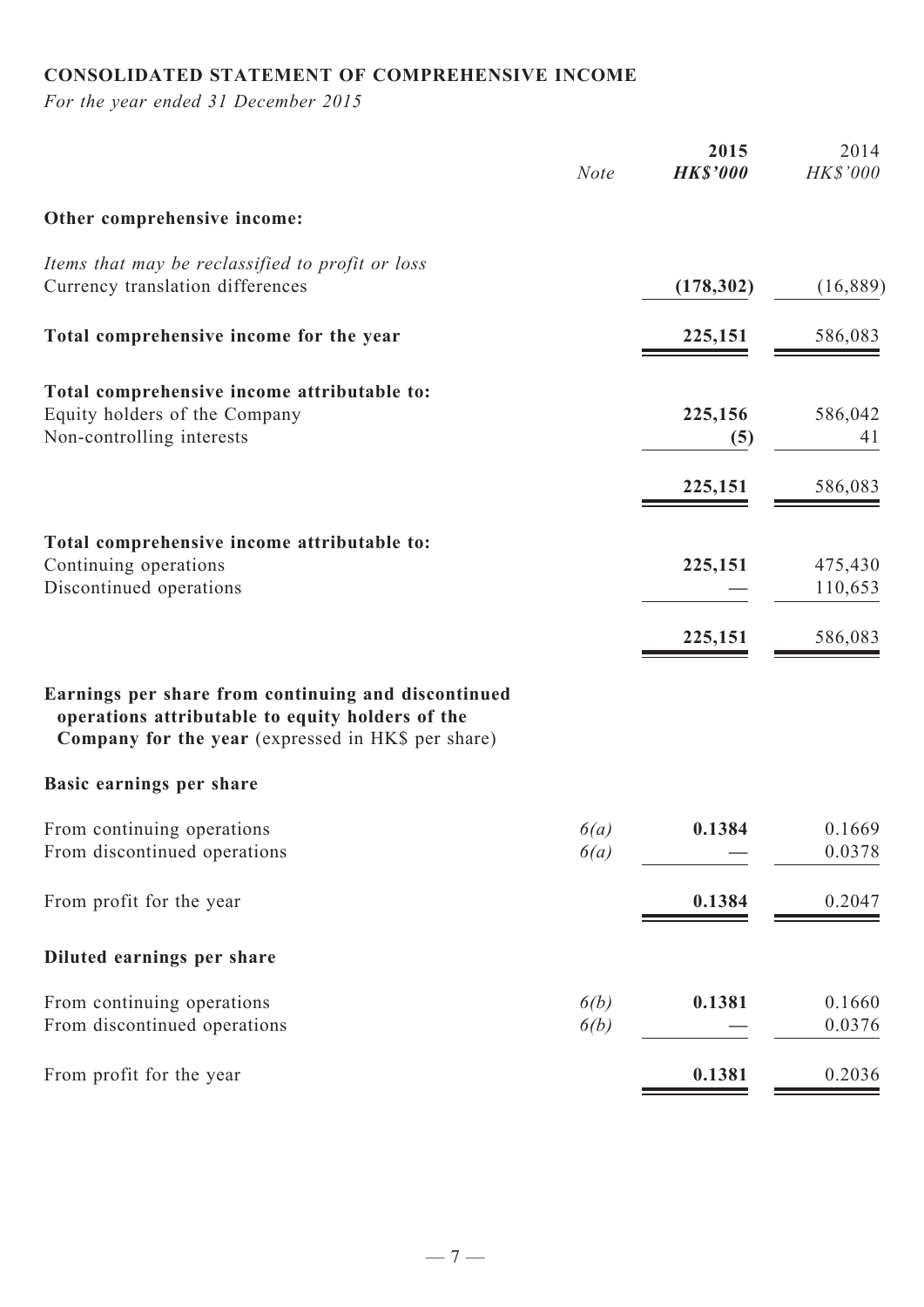# **Consolidated Balance Sheet**

*As at 31 December 2015*

|                                                     |             | As at           | As at       |
|-----------------------------------------------------|-------------|-----------------|-------------|
|                                                     |             | 31 December     | 31 December |
|                                                     |             | 2015            | 2014        |
|                                                     | <b>Note</b> | <b>HK\$'000</b> | HK\$'000    |
| <b>ASSETS</b>                                       |             |                 |             |
| <b>Non-current assets</b>                           |             |                 |             |
| Land use rights                                     |             | 271,794         | 223,715     |
| Property, plant and equipment                       |             | 2,693,812       | 2,551,898   |
| Intangible assets                                   |             | 381,454         | 338,834     |
| Deferred income tax assets                          |             | 4,147           | 2,591       |
| Investment in a joint venture                       |             | 22,395          |             |
| Long-term receivables                               |             | 1,194           |             |
|                                                     |             | 3,374,796       | 3,117,038   |
|                                                     |             |                 |             |
| <b>Current assets</b>                               |             |                 |             |
| Inventories                                         |             | 282,518         | 279,557     |
| Trade and bills receivables                         | $\delta$    | 935,426         | 703,287     |
| Prepayments, deposits and other receivables         |             | 75,531          | 372,549     |
| Pledged bank deposits                               |             | 859             |             |
| Cash and cash equivalents                           |             | 338,964         | 325,224     |
|                                                     |             | 1,633,298       | 1,680,617   |
| <b>Total assets</b>                                 |             | 5,008,094       | 4,797,655   |
|                                                     |             |                 |             |
| <b>EQUITY</b>                                       |             |                 |             |
| Capital and reserves attributable to equity holders |             |                 |             |
| of the Company                                      |             |                 |             |
| Share capital                                       |             | 62,851          | 66,177      |
| Reserves                                            |             | 2,331,665       | 3,186,325   |
|                                                     |             | 2,394,516       | 3,252,502   |
| <b>Non-controlling interests</b>                    |             | 663             | 668         |
|                                                     |             |                 |             |
| <b>Total equity</b>                                 |             | 2,395,179       | 3,253,170   |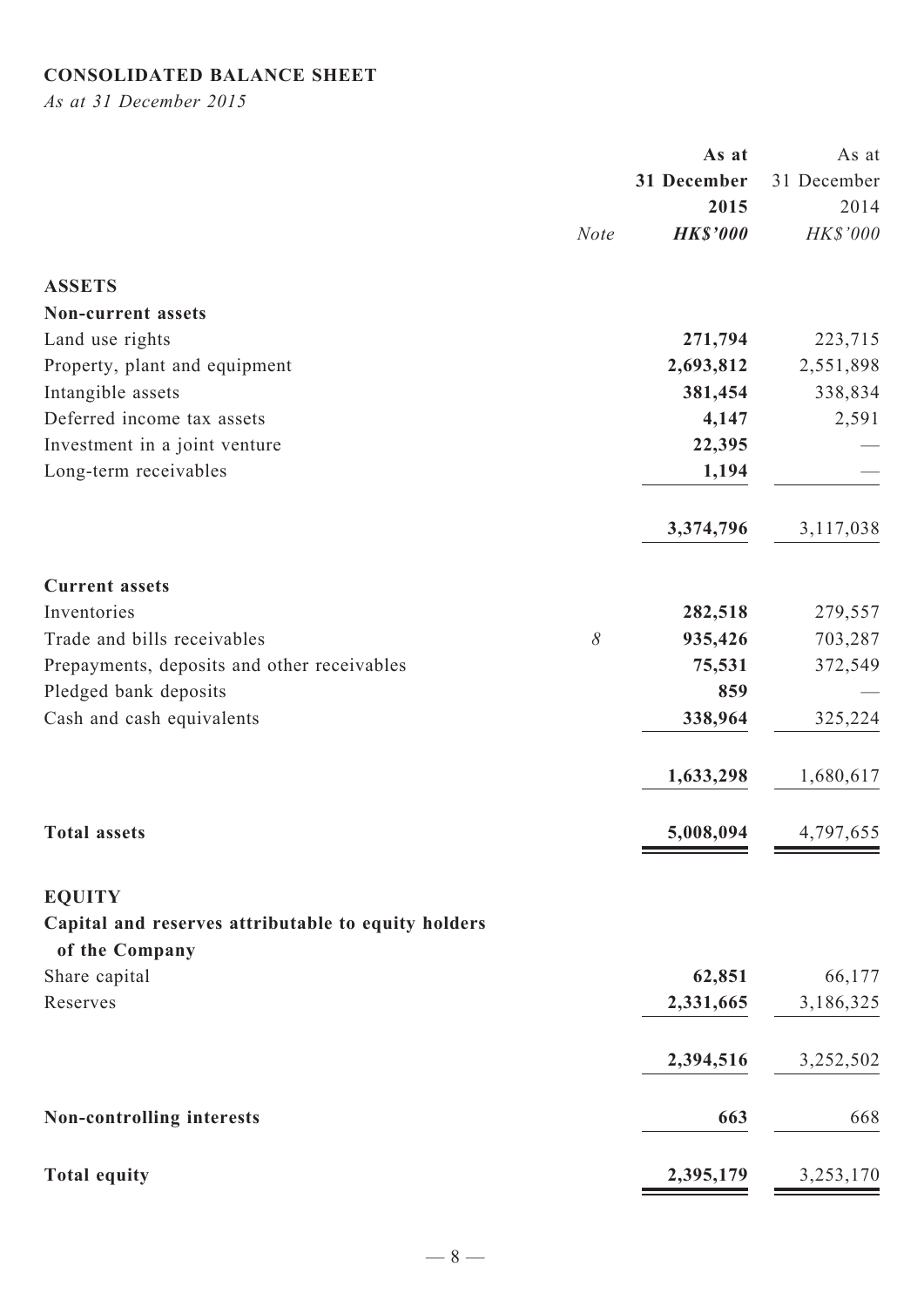# **Consolidated balance sheet**

*As at 31 December 2015*

|                                    |             | As at           | As at       |
|------------------------------------|-------------|-----------------|-------------|
|                                    |             | 31 December     | 31 December |
|                                    |             | 2015            | 2014        |
|                                    | <b>Note</b> | <b>HK\$'000</b> | HK\$'000    |
| <b>LIABILITIES</b>                 |             |                 |             |
| <b>Non-current liabilities</b>     |             |                 |             |
| <b>Borrowings</b>                  |             | 1,125,351       | 364,246     |
| Deferred income tax liabilities    |             | 23,631          | 24,097      |
| Deferred revenue                   |             | 5,743           | 8,153       |
| Post-employment benefit obligation |             |                 | 27          |
| Other non-current liabilities      |             | 23,873          |             |
|                                    |             | 1,178,598       | 396,523     |
| <b>Current liabilities</b>         |             |                 |             |
| <b>Borrowings</b>                  |             | 687,742         | 507,681     |
| Trade payables                     | 9           | 269,502         | 287,720     |
| Advanced receipts from customers   |             | 10,196          | 8,706       |
| Accruals and other payables        |             | 445,154         | 320,109     |
| Income tax payable                 |             | 21,723          | 23,746      |
|                                    |             | 1,434,317       | 1,147,962   |
| <b>Total liabilities</b>           |             | 2,612,915       | 1,544,485   |
| Total equity and liabilities       |             | 5,008,094       | 4,797,655   |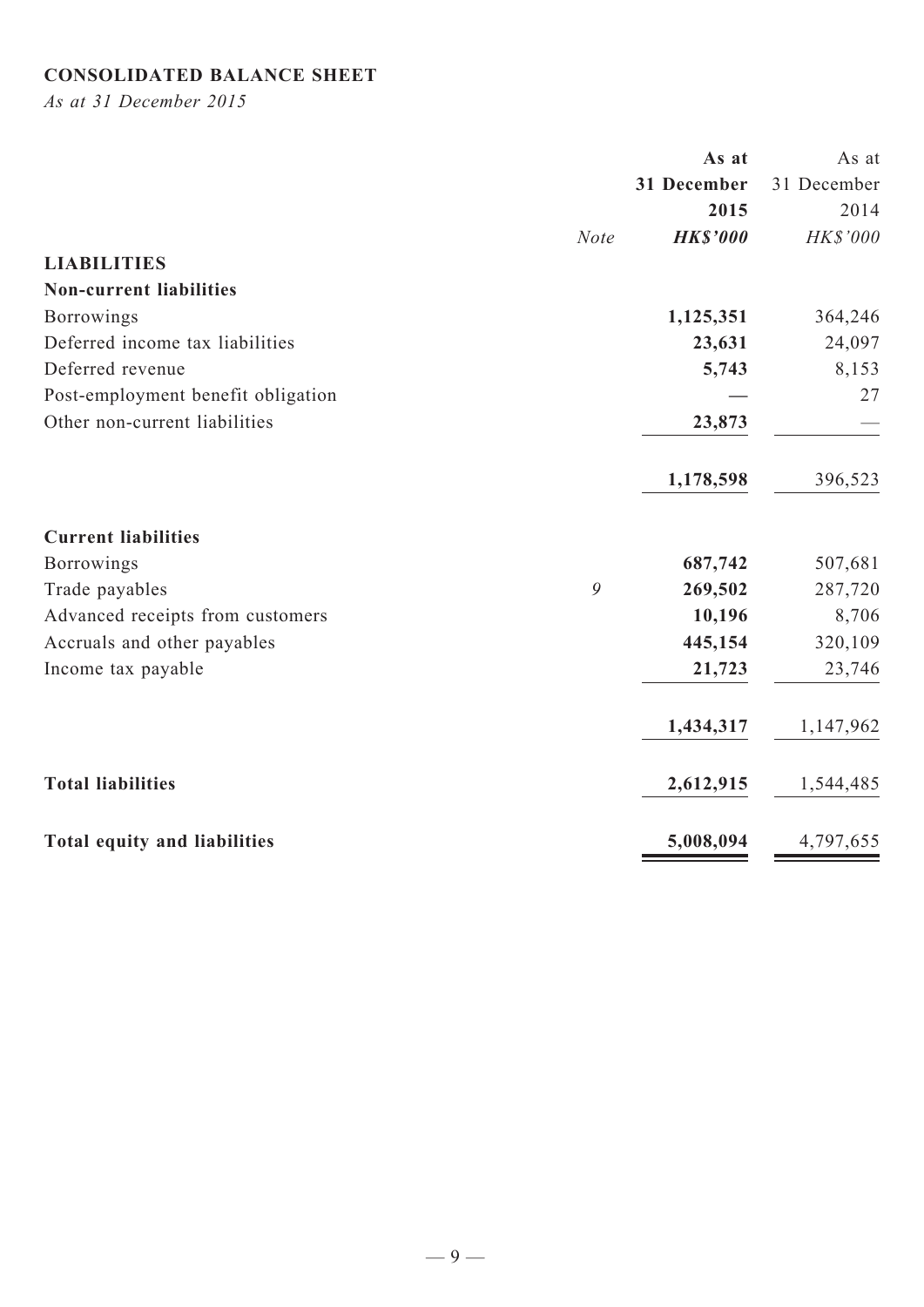### **SELECTED NOTES TO THE CONSOLIDATED FINANCIAL STATEMENTS**

#### **1. Basis of preparation**

The consolidated financial statements of the Group have been prepared in accordance with Hong Kong Financial Reporting Standards ("HKFRS") issued by the Hong Kong Institute of Certified Public Accountants ("HKICPA"). The consolidated financial statements have been prepared under the historical cost convention, as modified by the revaluation of financial assets at fair value through profit or loss.

The preparation of financial statements in conformity with HKFRS requires the use of certain critical accounting estimates. It also requires management to exercise its judgment in the process of applying the Group's accounting policies.

#### *Changes in accounting policy and disclosures*

*(a) New and amended standards adopted by the Group* 

The following new and amended standards are mandatory for the first time for the financial year beginning 1 January 2015:

- (i) Annual improvements 2012 include changes from the 2010 2012 cycle of the annual improvements project that are effective for relevant transactions executed on or after 1 July 2014:
	- Amendment to HKFRS 8 'Operating Segments' require disclosure of the judgements made by management in aggregating operating segments and a reconciliation of segment assets to the entity's assets when segment assets are reported.
	- Amendment to HKAS 24 'Related Party Disclosures' clarify that the reporting entity is not required to disclose the compensation paid by the management entity (as a related party) to the management entity's employee or directors, but it is required to disclose the amounts charged to the reporting entity by the management entity for services provided.
- (ii) Annual improvements 2013 include changes from the 2011 2013 cycle of the annual improvements project, that are effective for relevant transactions executed on or after 1 July  $2014$ <sup>-</sup>
	- Amendment to HKFRS13 'Fair Value Measurement' clarify the portfolio exception allows an entity to measure the fair value of a group of financial assets and financial liabilities on a net basis, applies to all contracts (including non-financial contracts) within the scope of HKAS 39 or HKFRS 9.
- (iii) Amendment to HKAS 19 regarding defined benefit plans is effective for annual periods beginning on or after 1 July 2014. It applies to contributions from employees or third parties to defined benefit plans. The amendment distinguishes between contributions that are linked to service only in the period in which they arise and those linked to service in more than one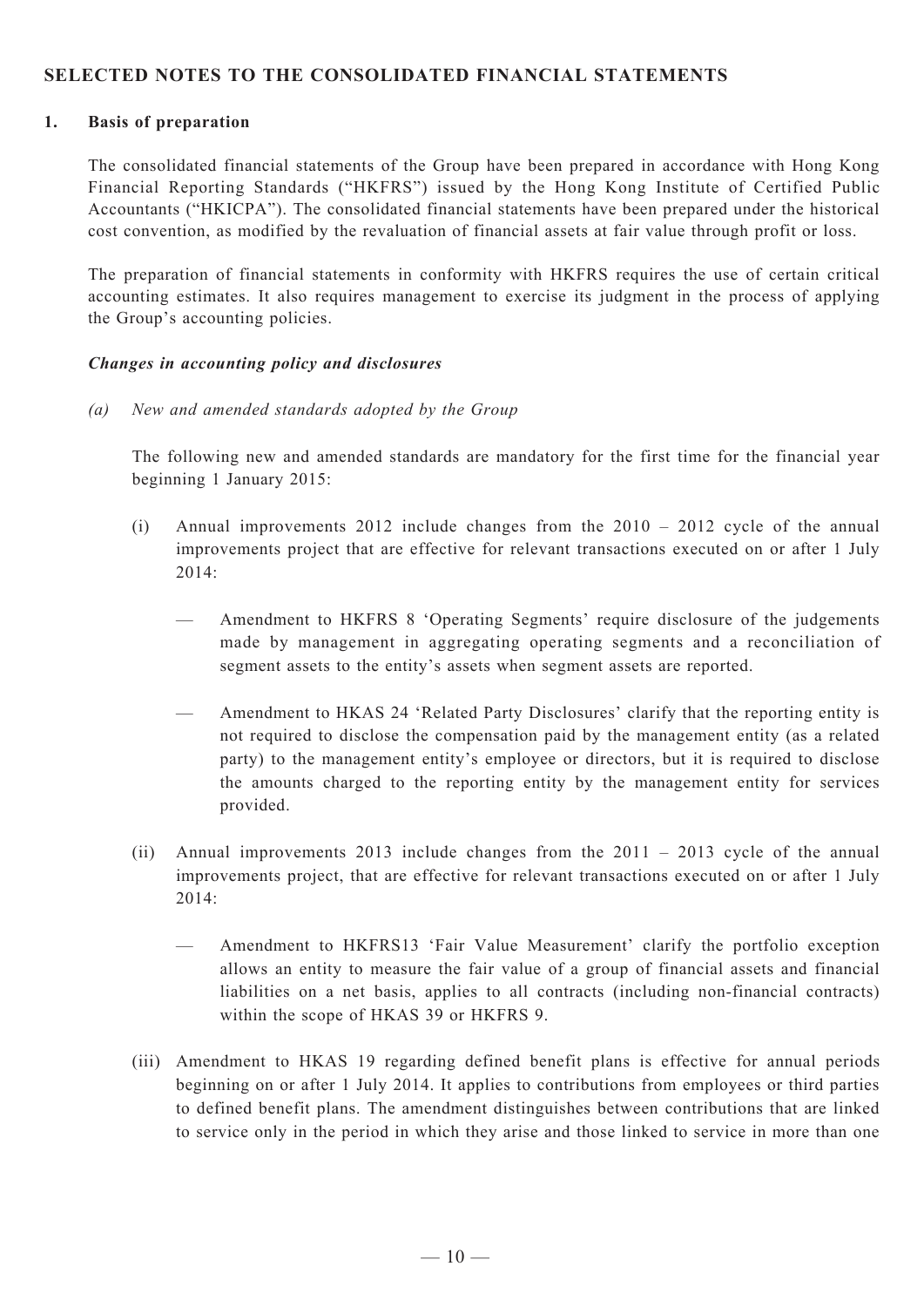period. The amendment allows contributions that are linked to service, and do not vary with the length of employee service, to be deducted from the cost of benefits earned in the period that the service is provided. Contributions that are linked to service, and vary according to the length of employee service, must be spread over the service period using the same attribution method that is applied to the benefits.

(iv) Amendment to HKFRS 3 'Business Combinations' is effective for relevant transactions executed on or after 1 July 2014. It clarifies that HKFRS 3 does not apply to the accounting for the formation of any joint arrangement under HKFRS 11 in the financial statements of the joint arrangement.

The following new amendments of HKFRSs are effective for the first time for the financial year beginning on 1 January 2015 and not relevant to the Group's operations (although they may affect the accounting for future transactions and events):

(i) Amendment to HKAS 40 'Investment Property' clarifies that the interrelationship between HKAS 40 and HKFRS 3 when classifying property as investment property or owneroccupied property.

The adoption of the above new amendments of HKFRSs starting from 1 January 2015 did not give rise to any significant impact on the Group's results of operations and financial position for the year ended 31 December 2015.

*(b) New standards and amendments issued but are not effective for the financial year beginning on 1 January 2015 and have not been early adopted by the Group*

A number of new standards and amendments to existing standards have been issued but are not yet effective for the financial year beginning on 1 January 2015, and have not been early adopted by the Group in preparing these consolidated financial statements:

HKFRS 14 'Regulatory Deferral Accounts', effective for annual periods beginning on or after 1 January 2016.

Amendment to HKFRS 11 'Accounting for Acquisitions of Interests in Joint Operation', effective for annual periods beginning on or after 1 January 2016.

Amendments to HKAS 16 and HKAS 38 'Clarification of Acceptable Methods of Depreciation and Amortisation', effective for annual periods beginning on or after 1 January 2016.

Amendments to HKAS 16 and HKAS 41 'Agriculture: Bearer Plants', effective for annual periods beginning on or after 1 January 2016.

Amendments to HKFRS 10 and HKAS 28 'Sale or Contribution of Assets between an Investor and its Associate or Joint Venture', originally intended to be effective for annual periods beginning on or after 1 January 2016. The effective date has now been deferred/removed.

Amendment to HKAS 27 'Equity Method in Separate Financial Statements', effective for annual periods beginning on or after 1 January 2016.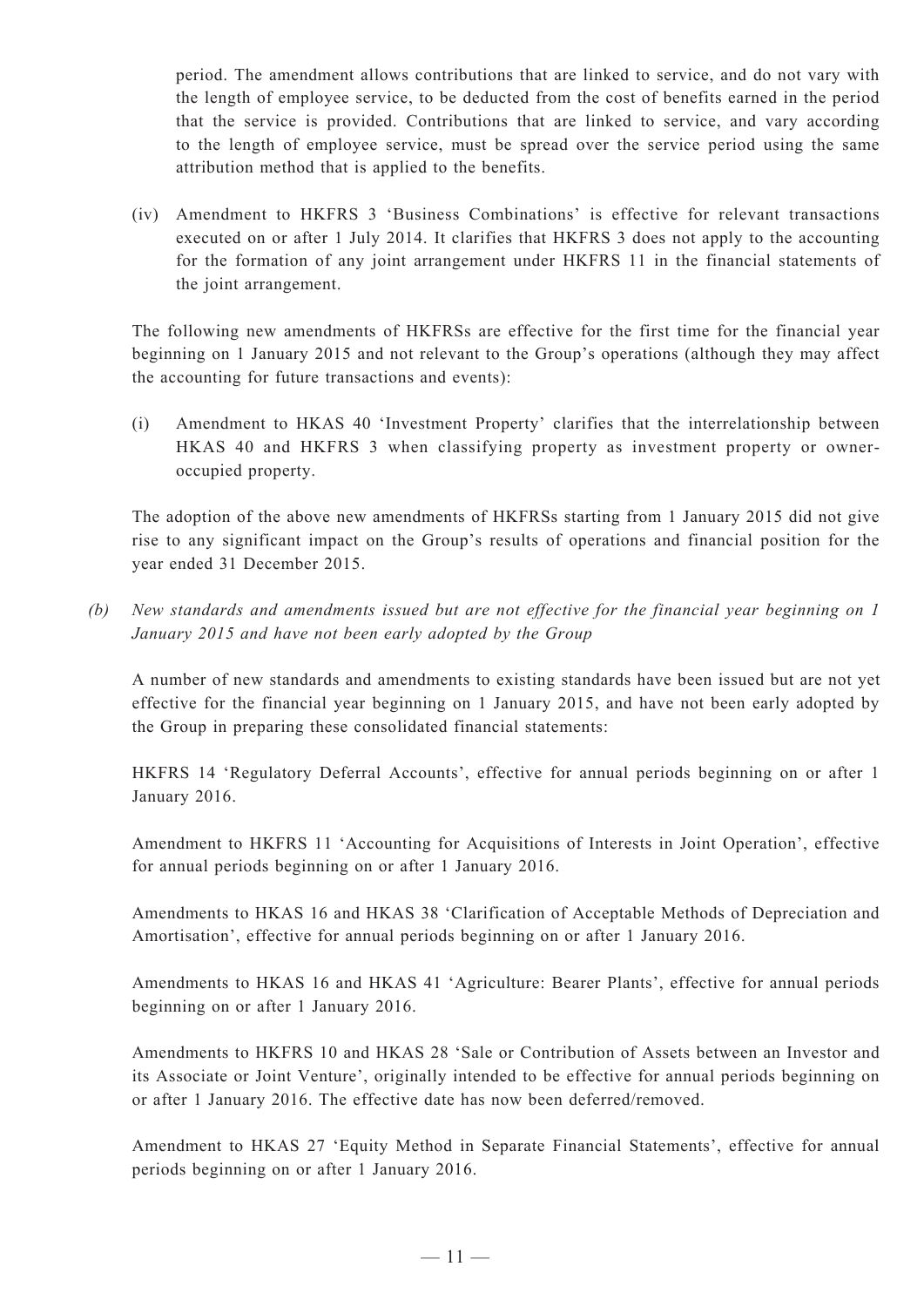Annual improvements 2014 that affect the following standards: HKFRS 5 'Non-current Assets Held for Sale and Discontinued Operations', HKFRS 7 'Financial instruments: Disclosures', HKAS 19 'Employee Benefits' and HKAS 34 'Interim Financial Reporting', effective for annual periods beginning on or after 1 January 2016.

Amendments to HKFRS 10, HKFRS 12 and HKAS 28 'Investment Entities: Applying the Consolidation Exception', effective for annual periods beginning on or after 1 January 2016.

Amendments to HKAS 1 'Disclosure Initiative', effective for annual periods beginning on or after 1 January 2016.

HKFRS 15 'Revenue from Contracts with Customers', effective for annual periods beginning on or after 1 January 2018.

HKFRS 9 'Financial Instruments', effective for annual periods beginning on or after 1 January 2018.

The Group is yet to assess the full impact of these new amendments and standards, and intends to adopt the amendments no later than the respective effective dates of the amendments.

*(c) New Hong Kong Companies Ordinance (Cap.622)*

In addition, the requirements of Part 9 "Accounts and Audit" of the new Hong Kong Companies Ordinance (Cap. 622) come into operation during the financial year, as a result, there are changes to presentation and disclosures of certain information in the consolidated financial statements.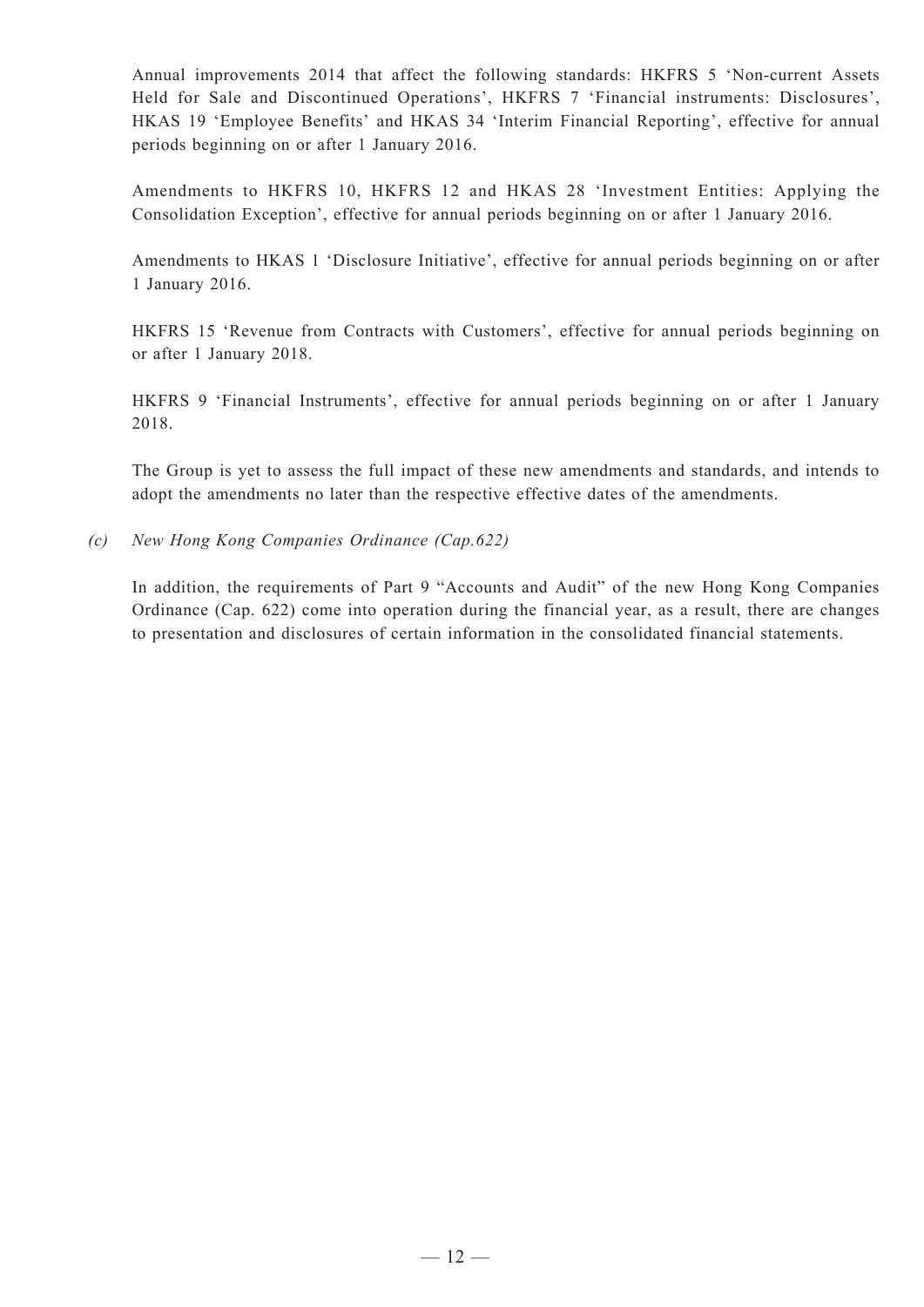#### **2. Segment information**

The chief operating decision-maker has been identified as the executive directors. The executive directors review the Group's internal reporting in order to assess performance and allocate resources. Management has determined the operating segments based on these reports.

The executive directors consider the business from a product perspective, which assesses the performance of three product segments, namely intravenous infusion solution and others, antibiotics and others, and medical materials. The entire product segment of medical materials was acquired during the year ended 31 December 2015, while the entire product segment of antibiotics and others was disposed during the year ended 31 December 2014 along with the disposal of a subsidiary.

The executive directors assess the performance of the operating segments based on a measure of revenue and profit. This measurement is consistent with that in the annual consolidated financial statements.

Unallocated operating loss was mainly attributable to corporate expenses.

Segment assets consist primarily of land use rights, property, plant and equipment, intangible assets, inventories, trade and bill receivables, prepayments, deposits and other receivables, pledged bank deposits and cash and cash equivalents. Unallocated assets mainly comprise corporate cash.

Segment liabilities comprise mainly operating liabilities. Unallocated liabilities mainly comprise corporate borrowings.

The revenue from external parties reported to the management is measured in a manner consistent with that in the consolidated statement of comprehensive income.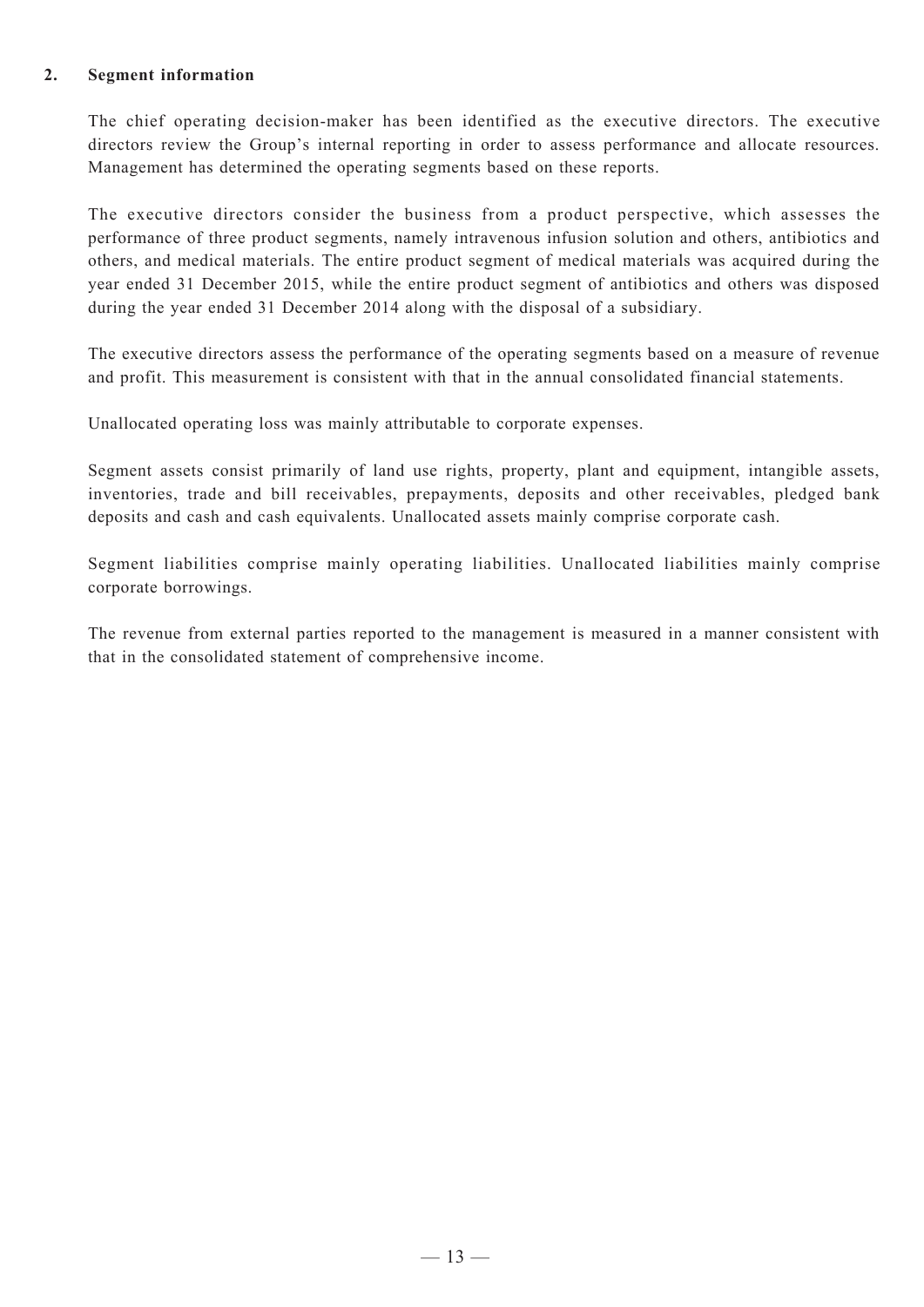The segment information provided to the executive directors for the reportable segments for the year ended 31 December 2015 is as follows:

|                                         | <b>Continuing operations</b>                                             |                                         |                                |                          |                                                                                     |
|-----------------------------------------|--------------------------------------------------------------------------|-----------------------------------------|--------------------------------|--------------------------|-------------------------------------------------------------------------------------|
|                                         | <b>Intravenous</b><br>infusion solution<br>and others<br><b>HK\$'000</b> | Medical<br>materials<br><b>HK\$'000</b> | Unallocated<br><b>HK\$'000</b> | Total<br><b>HK\$'000</b> | <b>Discontinued</b><br>operations -<br>Antibiotics and<br>others<br><b>HK\$'000</b> |
| Revenue                                 | 2,175,536                                                                | 46,385                                  |                                | 2,221,921                |                                                                                     |
| Operating profit/(loss) segment results | 568,565                                                                  | 6,376                                   | (33, 401)                      | 541,540                  |                                                                                     |
| Finance income                          | 2,155                                                                    | 237                                     | 1,038                          | 3,430                    |                                                                                     |
| Finance costs                           | (55, 855)                                                                | (1,127)                                 | (8, 136)                       | (65, 118)                |                                                                                     |
| Profit/(loss) before income tax         | 513,325                                                                  | 5,486                                   | (40, 499)                      | 478,312                  |                                                                                     |
| Income tax expense                      | (74, 255)                                                                | (604)                                   |                                | (74, 859)                |                                                                                     |
| Profit/(loss) for the year              | 439,070                                                                  | 4,882                                   | (40, 499)                      | 403,453                  |                                                                                     |

Other segment items included in the consolidated statement of comprehensive income for the year ended 31 December 2015 are as follows:

|                                         | <b>Continuing operations</b>                                      |                                        |                                |                                 |                                                                                     |  |
|-----------------------------------------|-------------------------------------------------------------------|----------------------------------------|--------------------------------|---------------------------------|-------------------------------------------------------------------------------------|--|
|                                         | Intravenous<br>infusion solution<br>and others<br><b>HK\$'000</b> | Medical<br>materials<br><b>HKS'000</b> | Unallocated<br><b>HK\$'000</b> | <b>Total</b><br><b>HK\$'000</b> | <b>Discontinued</b><br>operations -<br>Antibiotics and<br>others<br><b>HK\$'000</b> |  |
| Amortisation of land use rights         | 4,983                                                             | 98                                     |                                | 5,081                           |                                                                                     |  |
| Depreciation of property, plant and     |                                                                   |                                        |                                |                                 |                                                                                     |  |
| equipment                               | 198,410                                                           | 6,443                                  | 812                            | 205,665                         |                                                                                     |  |
| Amortisation of intangible assets       | 4,070                                                             | 1,370                                  |                                | 5,440                           |                                                                                     |  |
| Provision for write-down of inventories |                                                                   | 238                                    |                                | 238                             |                                                                                     |  |
| Provision/(reversal of provision) for   |                                                                   |                                        |                                |                                 |                                                                                     |  |
| impairment of receivables               | 569                                                               | (499)                                  |                                | 70                              |                                                                                     |  |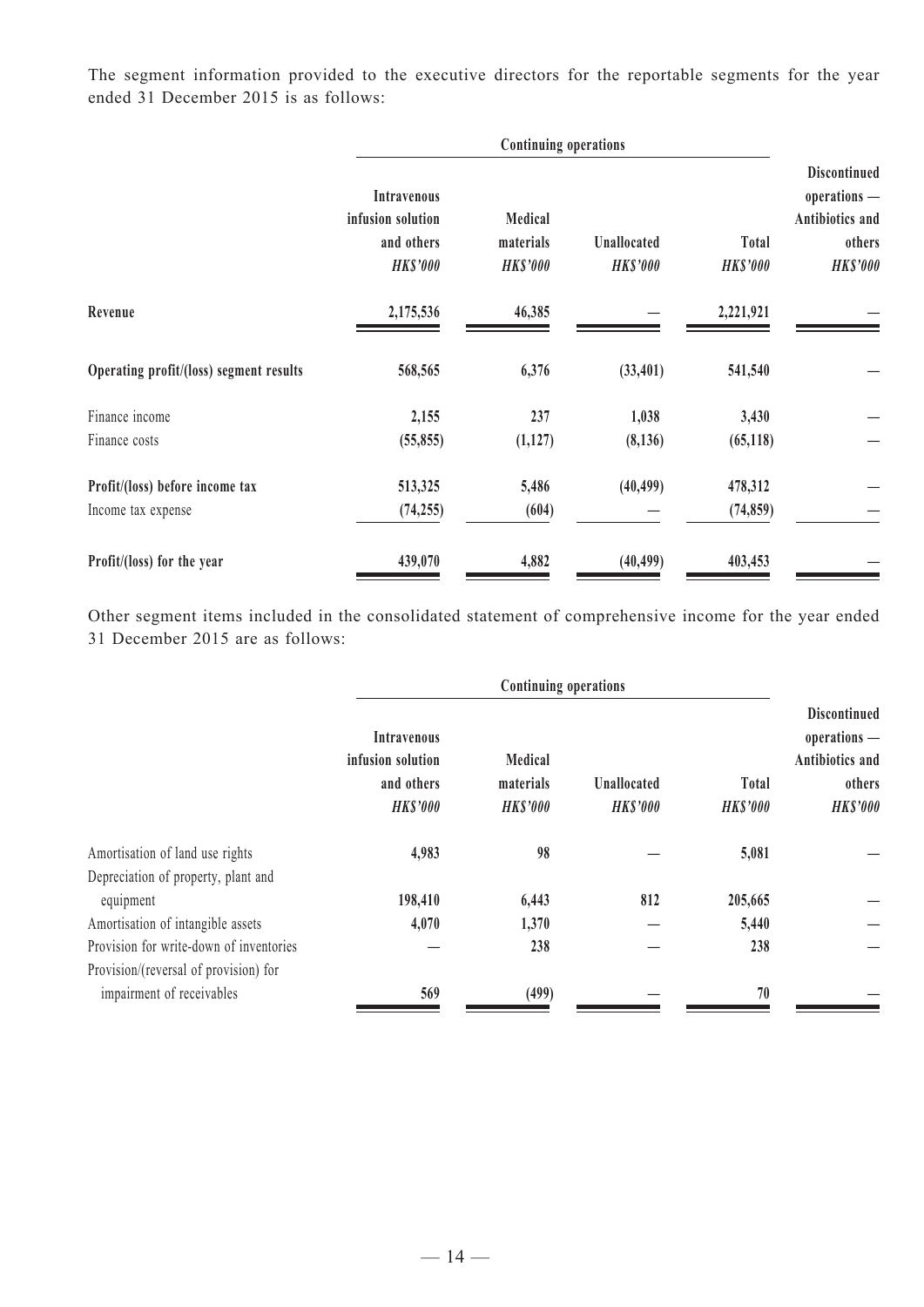The segment information provided to the executive directors for the reportable segments for the year ended 31 December 2014 is as follows:

|                                                                                                                  | Continuing operations                   |                       |                         |                   |                                                 |  |
|------------------------------------------------------------------------------------------------------------------|-----------------------------------------|-----------------------|-------------------------|-------------------|-------------------------------------------------|--|
|                                                                                                                  | Intravenous<br>infusion<br>solution and | Medical               |                         |                   | Discontinued<br>operations -<br>Antibiotics and |  |
|                                                                                                                  | others<br>HK\$'000                      | materials<br>HK\$'000 | Unallocated<br>HK\$'000 | Total<br>HK\$'000 | others<br>HK\$'000                              |  |
| Revenue                                                                                                          | 2,091,471                               |                       |                         | 2,091,471         | 831,904                                         |  |
| Operating profit/(loss) segment results                                                                          | 639,577                                 |                       | (18,073)                | 621,504           | 74,619                                          |  |
| Finance income                                                                                                   | 7,956                                   |                       | 469                     | 8,425             | 326                                             |  |
| Finance costs                                                                                                    | (46, 276)                               |                       | (3,503)                 | (49, 779)         | (15,309)                                        |  |
| Profit/(loss) before income tax                                                                                  | 601,257                                 |                       | (21, 107)               | 580,150           | 59,636                                          |  |
| Income tax expense                                                                                               | (75, 217)                               |                       | (13, 365)               | (88, 582)         | (9,296)                                         |  |
| Profit/(loss) for the year                                                                                       | 526,040                                 |                       | (34, 472)               | 491,568           | 50,340                                          |  |
| Net gain on disposal of investments in a<br>$subsidiary$ - net                                                   |                                         |                       |                         |                   | 80,512                                          |  |
| Withholding tax charge related to dividends<br>from a disposed subsidiary and other<br>disposal related expenses |                                         |                       |                         |                   | (19, 448)                                       |  |
| Total profit/(loss) for the year                                                                                 | 526,040                                 |                       | (34, 472)               | 491,568           | 111,404                                         |  |

Other segment items included in the consolidated statement of comprehensive income for the year ended 31 December 2014 are as follows:

|                                                        | Continuing operations                                         |                                         |                                |                          |                                                                         |
|--------------------------------------------------------|---------------------------------------------------------------|-----------------------------------------|--------------------------------|--------------------------|-------------------------------------------------------------------------|
|                                                        | Intravenous<br>infusion<br>solution and<br>others<br>HK\$'000 | Medical<br>materials<br><b>HK\$'000</b> | Unallocated<br><b>HK\$'000</b> | Total<br><b>HK\$'000</b> | Discontinued<br>$operations$ —<br>Antibiotics and<br>others<br>HK\$'000 |
| Amortisation of land use rights                        | 4,176                                                         |                                         |                                | 4,176                    | 4,999                                                                   |
| Depreciation of property, plant and                    |                                                               |                                         |                                |                          |                                                                         |
| equipment                                              | 152,327                                                       |                                         | 437                            | 152,764                  | 26,214                                                                  |
| Amortisation of intangible assets                      | 3,550                                                         |                                         |                                | 3,550                    | 1,080                                                                   |
| Reversal of provision for write-down of<br>inventories |                                                               |                                         |                                |                          | (1, 927)                                                                |
| Provision/(reversal of provision) for                  |                                                               |                                         |                                |                          |                                                                         |
| impairment of receivables                              | 741                                                           |                                         |                                | 741                      | (680)                                                                   |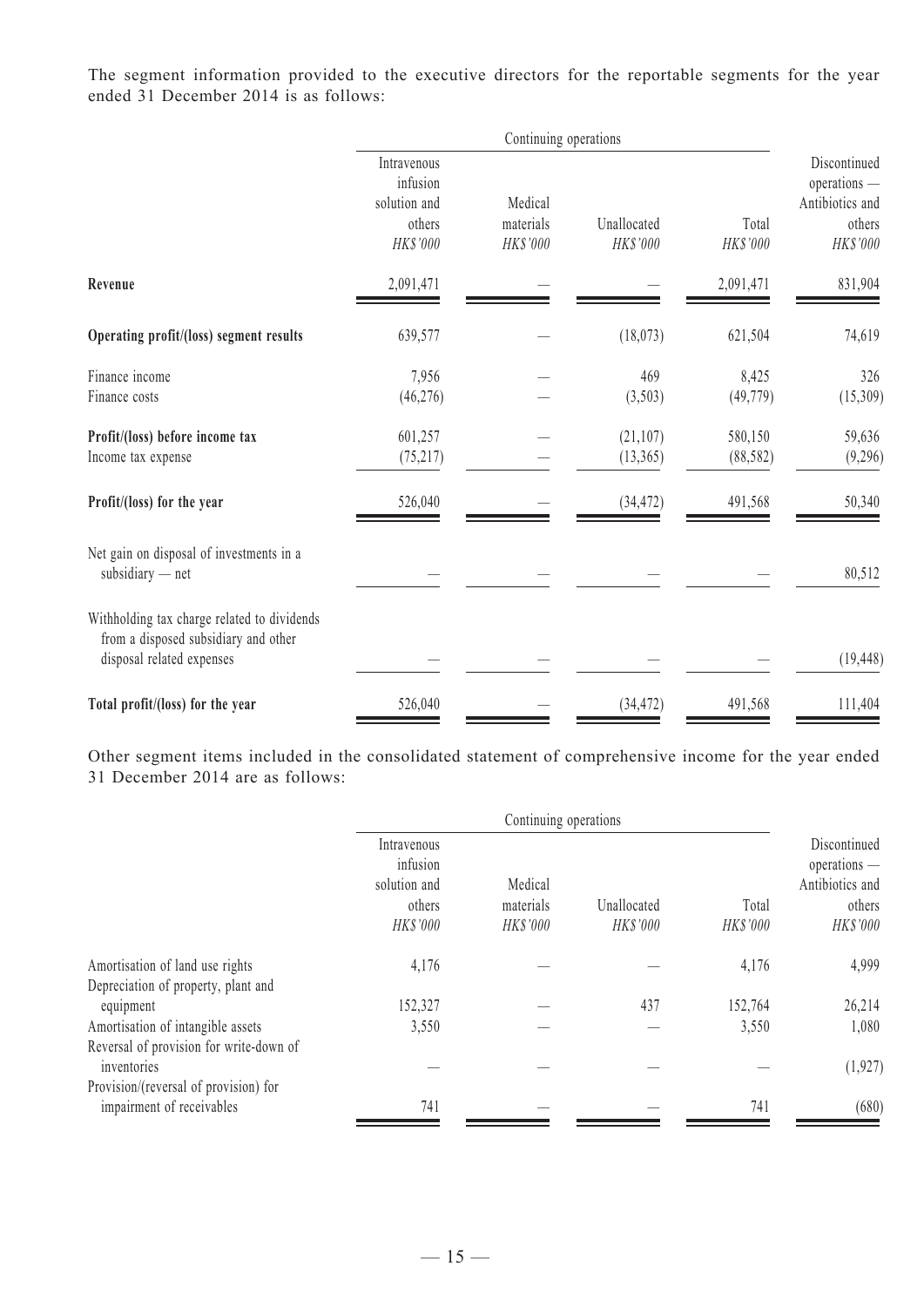The segment assets and liabilities at 31 December 2015 are as follows:

|                                        | <b>Intravenous</b><br>infusion solution<br>and others<br><b>HK\$'000</b> | Medical<br>materials<br><b>HK\$'000</b> | Unallocated<br><b>HK\$'000</b> | Total<br><b>HK\$'000</b> | <b>Discontinued</b><br>operations -<br>Antibiotics and<br>others<br><b>HK\$'000</b> |
|----------------------------------------|--------------------------------------------------------------------------|-----------------------------------------|--------------------------------|--------------------------|-------------------------------------------------------------------------------------|
| <b>Total assets</b>                    | 4,575,882                                                                | 376,138                                 | 56,074                         | 5,008,094                |                                                                                     |
| <b>Total liabilities</b>               | 1,836,395                                                                | 79,141                                  | 697,379                        | 2,612,915                |                                                                                     |
| <b>Additions to non-current assets</b> | 468,258                                                                  | 5,680                                   | 91                             | 474,029                  |                                                                                     |

The segment assets and liabilities at 31 December 2014 are as follows:

|                                 |                                         | Continuing operations |                         |                   |                                                 |  |
|---------------------------------|-----------------------------------------|-----------------------|-------------------------|-------------------|-------------------------------------------------|--|
|                                 | Intravenous<br>infusion<br>solution and | Medical               |                         |                   | Discontinued<br>operations -<br>Antibiotics and |  |
|                                 | others<br>HK\$'000                      | materials<br>HK\$'000 | Unallocated<br>HK\$'000 | Total<br>HK\$'000 | others<br>HK\$'000                              |  |
| <b>Total assets</b>             | 4,341,102                               |                       | 456,553                 | 4,797,655         |                                                 |  |
| <b>Total liabilities</b>        | 1,532,119                               |                       | 12,366                  | 1,544,485         |                                                 |  |
| Additions to non-current assets | 872,047                                 |                       | 1,956                   | 874,003           | 46,610                                          |  |

The total of non-current assets were as follows:

|                                                         | 2015            | 2014        |
|---------------------------------------------------------|-----------------|-------------|
|                                                         | <b>HK\$'000</b> | HK\$'000    |
| Total non-current assets other than deferred tax assets |                 |             |
| — Mainland China                                        | 3,369,217       | 3, 112, 294 |
| — Hong Kong                                             | 1,432           | 2,153       |
| Deferred tax assets                                     | 4,147           | 2,591       |
| Total non-current assets                                | 3,374,796       | 3,117,038   |

The executive directors have also determined that no geographical segment information is presented as over 95% of the Group's sales and operating profits are derived within the PRC and over 95% operating assets of the Group are located in the PRC, which is considered as one geographic location with similar risks and returns.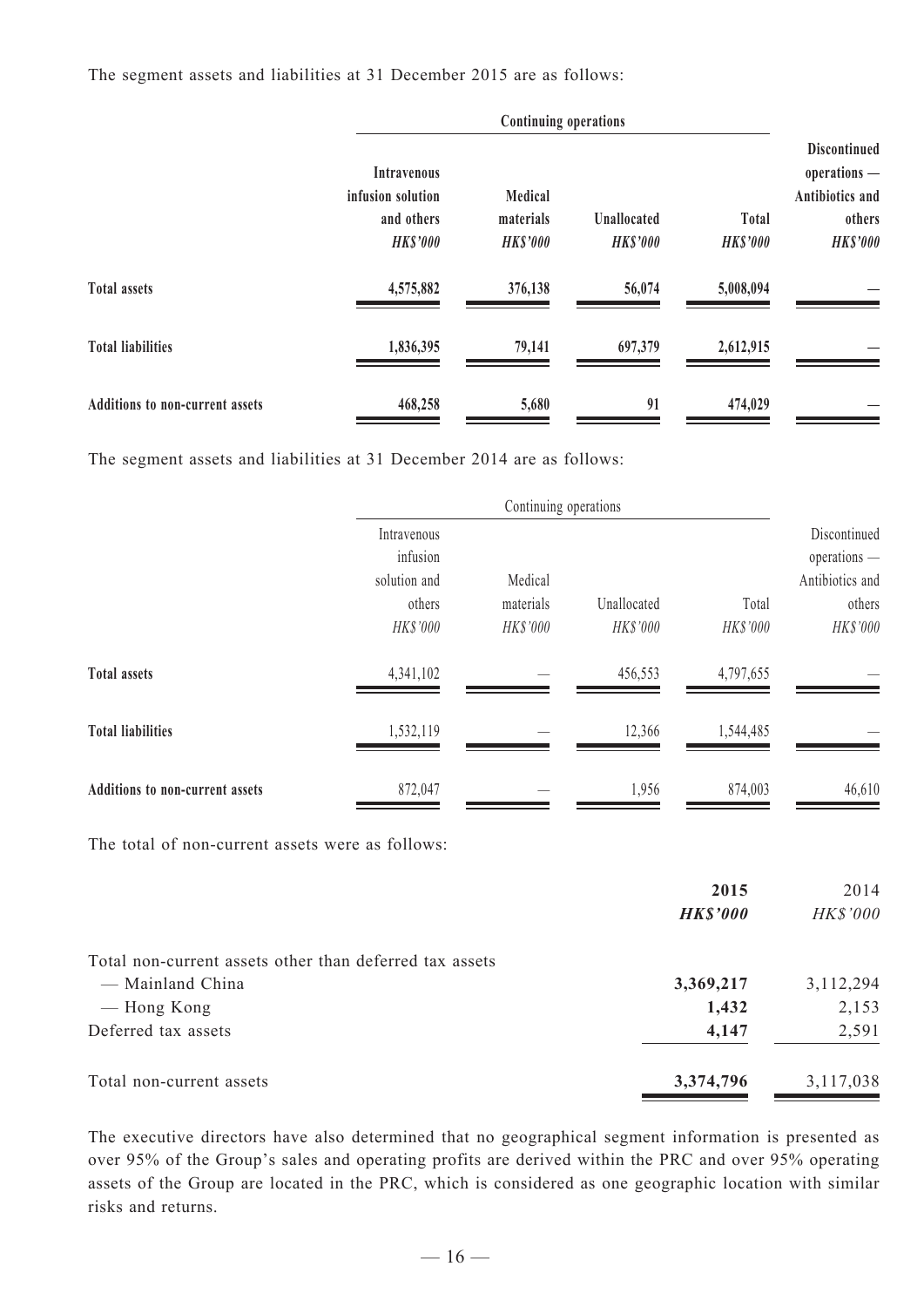## **3. Revenue**

The Group is principally engaged in the manufacturing and sale of pharmaceutical products.

Revenue recognised is as follows:

| 2015            | 2014               |
|-----------------|--------------------|
| <b>HK\$'000</b> | HK\$'000           |
|                 |                    |
| 2,152,290       | 2,087,355          |
| 45,324          |                    |
| 14,144          |                    |
| 3,718           | 2,809              |
|                 | 1,218              |
| 2,022           | 89                 |
| 2,221,921       | 2,091,471          |
|                 |                    |
| 2015            | 2014               |
| <b>HK\$'000</b> | HK\$'000           |
|                 |                    |
| 3,371           | 3,907              |
| 59              | 4,518              |
| 3,430           | 8,425              |
|                 |                    |
| (58, 245)       | (60, 497)          |
| (2, 581)        |                    |
| (19, 584)       | (5,043)            |
|                 | (65, 540)          |
| 15,292          | 15,761             |
| (65, 118)       | (49, 779)          |
| (61, 688)       | (41, 354)          |
|                 | 4,423<br>(80, 410) |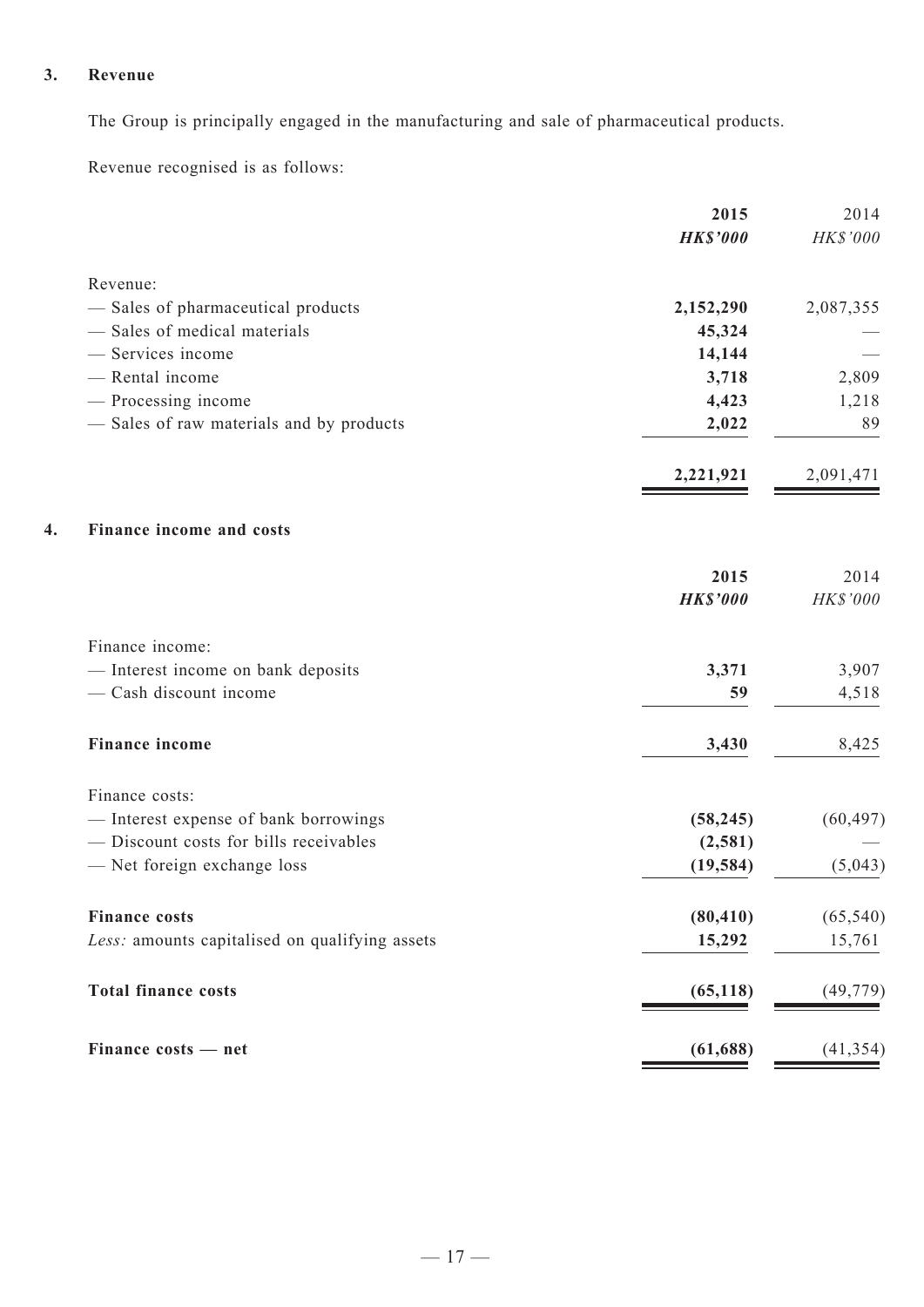#### **5. Income tax expense**

The Company is incorporated in Cayman Islands as an exempted company and, accordingly, is exempted from payment of Cayman Islands income tax.

The Company had no assessable profits in Hong Kong and, accordingly, no Hong Kong profits tax was provided.

New Orient Investments Pharmaceutical Holding (Hong Kong) Limited, the subsidiary of the Company, is subject to Hong Kong profits tax at the rate of 16.5% (2014: 16.5%) on its estimated assessable profit.

All subsidiaries of the Company established and operate in PRC are subject to the Mainland China Corporate Income Tax ("CIT") at an applicable rate of 25%.

Shijiazhuang No. 4 Pharmaceutical Co. Ltd., Jiangsu Best New Medical Material Co, Ltd. and Hebei Guolong Pharmaceutical Co., Ltd. have been recognised as High and New Technology Enterprises in 2015, 2014 and 2014 respectively. According to the tax incentives rules of the CIT Law of the People's Republic of China (the "CIT Law") for High and New Technology Enterprises, these companies are subject to a reduced corporate income tax rate of 15% for three years.

According to the PRC CIT Law, the profits of the PRC subsidiaries of the Group derived since 1 January 2008 will be subject to withholding tax at a rate of 5% upon the distribution of such profits to foreign investors in Hong Kong. Deferred income tax liabilities have been provided for in this regard based on the expected dividends to be distributed from the Group's PRC subsidiaries in the foreseeable future in respect of the profits generated since 1 January 2008.

The amounts of taxation charged to the consolidated statement of comprehensive income:

|                                                                   | 2015<br><b>HK\$'000</b> | 2014<br><b>HK\$'000</b> |
|-------------------------------------------------------------------|-------------------------|-------------------------|
| Current income taxation — Mainland China CIT<br>Deferred taxation | 83,279<br>(8, 420)      | 89,612<br>(1,030)       |
|                                                                   | 74,859                  | 88,582                  |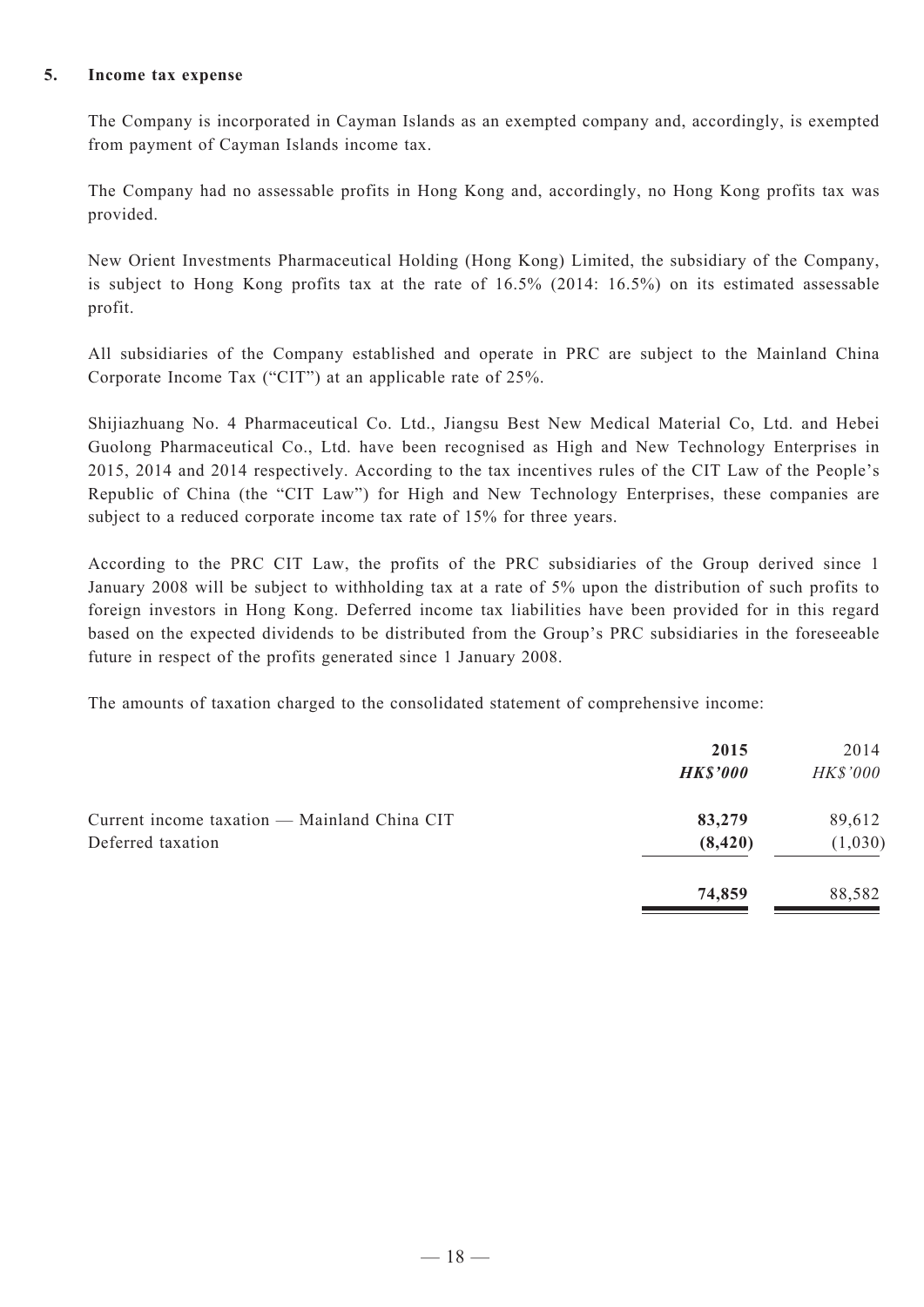The taxation on the Group's profit before taxation differs from the theoretical amount that would arise using the applicable tax rates as follows:

|                                                                   | 2015<br><b>HK\$'000</b> | 2014<br><b>HK\$'000</b> |
|-------------------------------------------------------------------|-------------------------|-------------------------|
| Profit before income tax                                          | 478,312                 | 580,150                 |
| Tax calculated at the tax rates applicable to the Group companies | 70,407                  | 86,544                  |
| Tax exemption and reduction                                       | (3, 142)                | (2, 593)                |
| Tax effects of:                                                   |                         |                         |
| — Joint venture's results reported net of tax                     | 231                     |                         |
| - Expenses not deductible                                         | 13,598                  | 4,075                   |
| - Income not subject to tax                                       | (191)                   | (77)                    |
| - Tax losses for which no deferred tax assets were recognised     | 1,308                   | 633                     |
| Re-measurement of deferred $tax$ - change in the $tax$ rate       | (8,149)                 |                         |
| Withholding tax charge related to interests income                | 797                     |                         |
| Tax expense                                                       | 74,859                  | 88,582                  |
| Effective tax rate                                                | 15.65%                  | 15.27%                  |

#### **6. Earnings per share**

#### *(a) Basic*

Basic earnings per share are calculated by dividing the profit attributable to equity holders of the Company by the weighted average number of ordinary shares in issue during the year.

|                                                                                      | 2015<br><b>HK\$'000</b> | 2014<br><b>HK\$'000</b> |
|--------------------------------------------------------------------------------------|-------------------------|-------------------------|
| Profit from continuing operations attributable to equity holders                     |                         |                         |
| of the Company                                                                       | 403,416                 | 491,525                 |
| Profit from discontinued operations attributable to equity<br>holders of the Company |                         | 111,404                 |
|                                                                                      | 403,416                 | 602,929                 |
| Weighted average number of ordinary shares in issue<br>(thousands)                   | 2,915,556               | 2,944,740               |
| Basic earnings per share (HK\$ per share)                                            |                         |                         |
| Profit from continuing operations attributable to equity holders<br>of the Company   | 0.1384                  | 0.1669                  |
| Profit from discontinued operations attributable to equity                           |                         |                         |
| holders of the Company                                                               |                         | 0.0378                  |
|                                                                                      | 0.1384                  | 0.2047                  |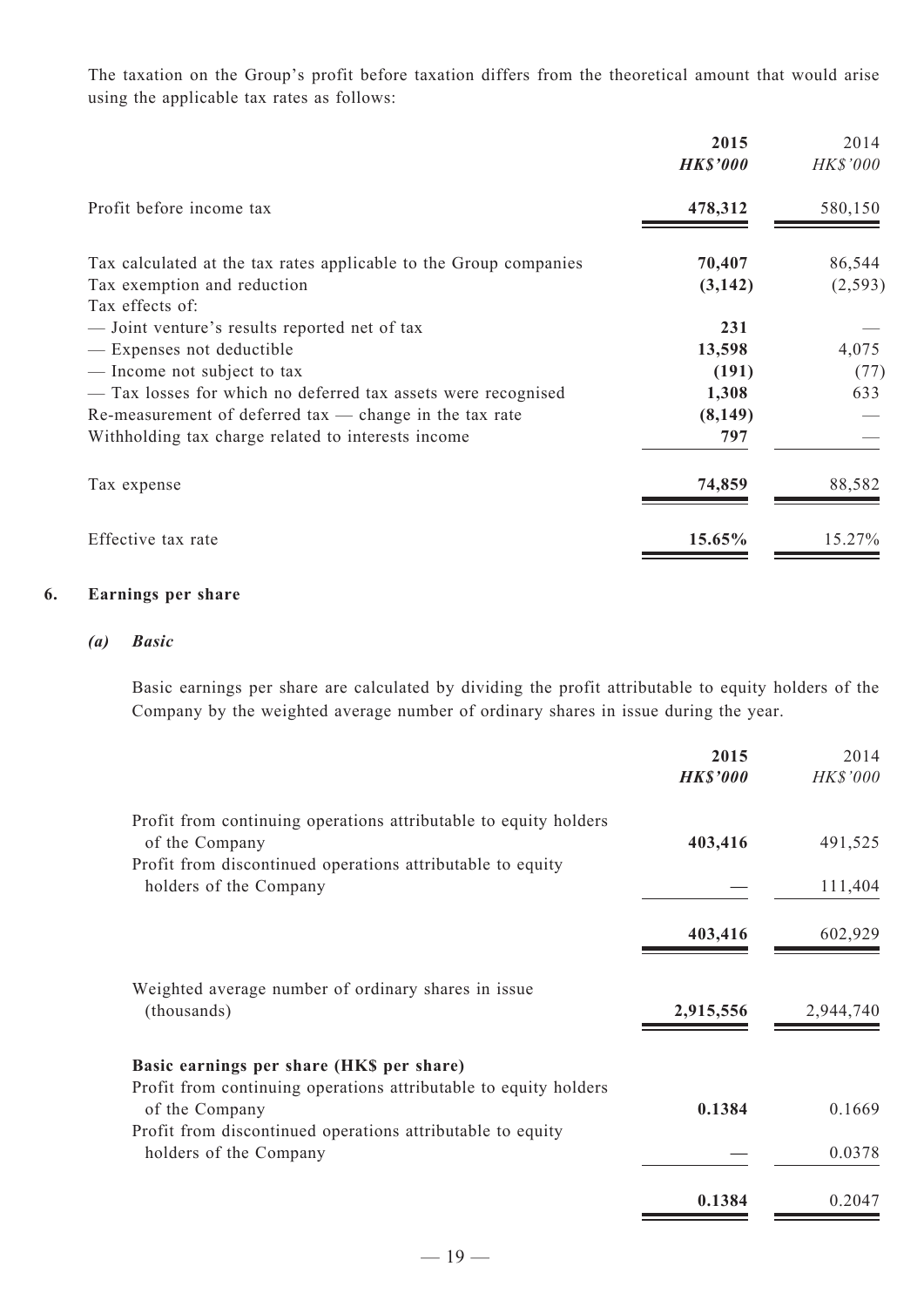### *(b) Diluted*

Diluted earnings per share is calculated by adjusting the weighted average number of ordinary shares outstanding to assume conversion of all dilutive potential ordinary shares. The dilutive potential ordinary shares of the Company are share options. For the share options, a calculation is done to determine the number of shares that could have been acquired at fair value (determined as the average annual market share price of the Company's shares) based on the monetary value of the subscription rights attached to outstanding share options. The number of shares calculated as above is compared with the number of shares that would have been issued assuming the exercise of the share options.

|                                                                  | 2015            | 2014      |
|------------------------------------------------------------------|-----------------|-----------|
|                                                                  | <b>HK\$'000</b> | HK\$'000  |
| Profit from continuing operations attributable to equity holders |                 |           |
| of the Company                                                   | 403,416         | 491,525   |
| Profit from discontinued operations attributable to equity       |                 |           |
| holders of the Company                                           |                 | 111,404   |
|                                                                  | 403,416         |           |
|                                                                  |                 | 602,929   |
| Weighted average number of ordinary shares in issue              |                 |           |
| (thousands)                                                      | 2,915,556       | 2,944,740 |
| Adjustment for share options (thousands)                         | 6,483           | 16,111    |
| Weighted average number of ordinary shares for diluted           |                 |           |
| earnings per share (thousands)                                   | 2,922,039       | 2,960,851 |
|                                                                  |                 |           |
| Diluted earnings per share (HK\$ per share)                      |                 |           |
| Profit from continuing operations attributable to equity holders |                 |           |
| of the Company                                                   | 0.1381          | 0.1660    |
| Profit from discontinued operations attributable to equity       |                 |           |
| holders of the Company                                           |                 | 0.0376    |
|                                                                  | 0.1381          | 0.2036    |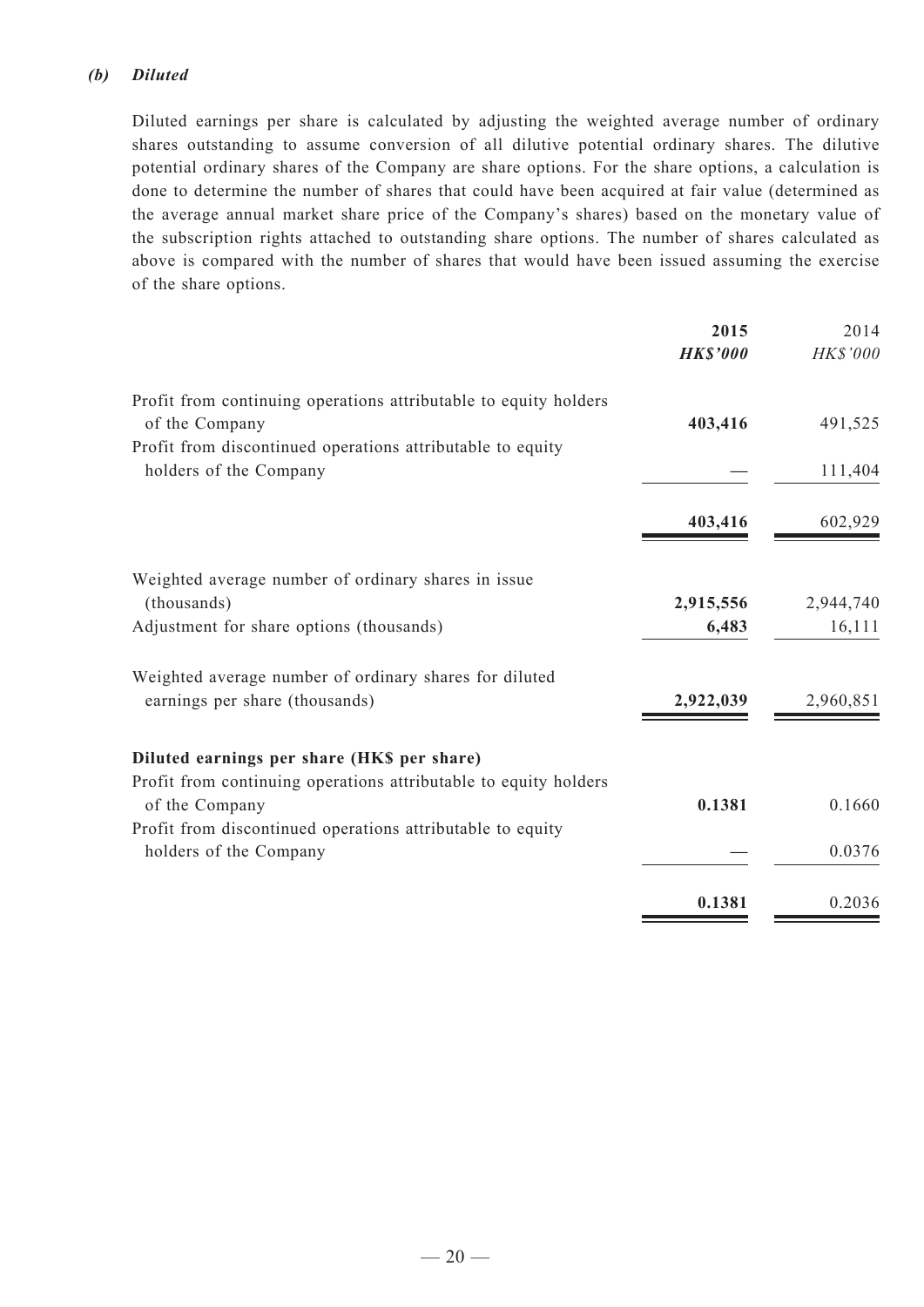#### **7. Dividends**

|                                                                   | 2015            | 2014            |
|-------------------------------------------------------------------|-----------------|-----------------|
|                                                                   | <b>HK\$'000</b> | <b>HK\$'000</b> |
| Interim dividend of HK\$2.5 cents (2014: HK\$6 cents)             |                 |                 |
| per ordinary share                                                | 70,463          | 177,572         |
| Proposed zero final dividend (2014: HK\$ zero) per ordinary share |                 |                 |
| HK\$0.172 special dividend per ordinary share to be declared      |                 | 510,587         |
|                                                                   | 70,463          | 688,159         |

The interim dividends paid in 2015 and 2014 were HK\$70,463,000 (HK\$2.5 cents per share) and HK\$177,572,000 (HK\$6 cents per share) respectively. A special dividend proposed in the year ended 31 December 2014 of HK\$0.172 per share, amounted to a total dividend of HK\$510,587,000, was paid on 22 May 2015.

At a meeting held on 30 March 2016, the directors recommended that no dividend be proposed for the year ended 31 December 2015.

#### **8. Trade and bills receivables**

|                                | 2015            | 2014     |
|--------------------------------|-----------------|----------|
|                                | <b>HK\$'000</b> | HK\$'000 |
| Trade receivables              | 688,705         | 520,114  |
| Bills receivables              | 251,500         | 185,753  |
|                                | 940,205         | 705,867  |
| Less: Provision for impairment | (4, 779)        | (2, 580) |
|                                | 935,426         | 703,287  |

The fair values of trade and bills receivables approximate their carrying amounts.

The Group generally requires its customers to settle sales invoices within 3 months. Ageing analysis of trade and bills receivables based on invoice date is as follows:

|                 | 2015<br><b>HK\$'000</b> | 2014<br>HK\$'000 |
|-----------------|-------------------------|------------------|
| Within 3 months | 824,016                 | 622,886          |
| 4 to 6 months   | 95,599                  | 67,093           |
| 7 to 12 months  | 19,171                  | 14,791           |
| 1 to 2 years    | 1,419                   | 1,097            |
|                 | 940,205                 | 705,867          |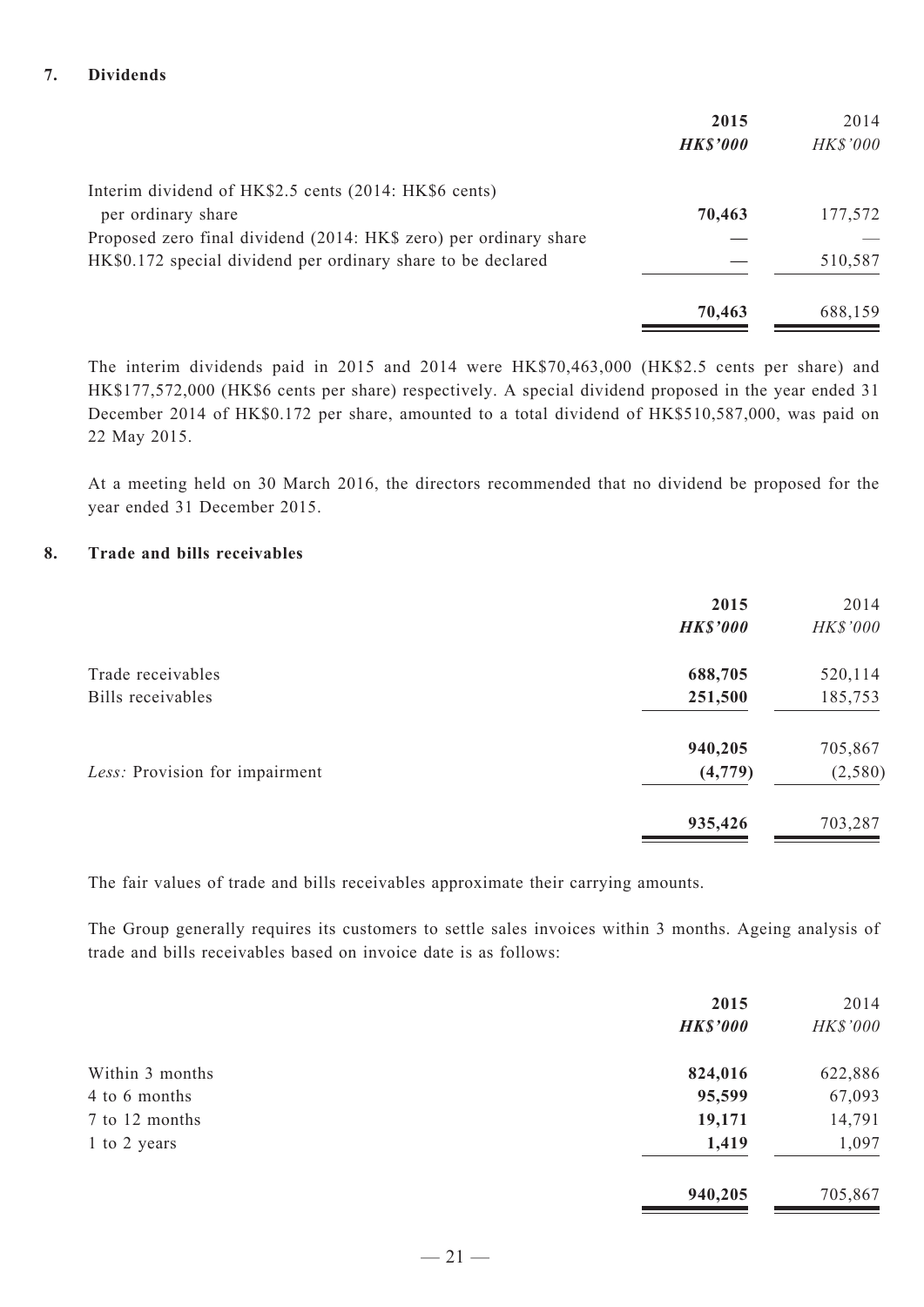As at 31 December 2015, trade receivables of HK\$111,410,000 (2014: HK\$80,401,000) were past due but not impaired. These relate to a number of independent customers for whom there is no significant financial difficulty and based on past experience, the overdue amounts can be recovered. The ageing analysis of these trade receivables is as follows:

|                | 2015            | 2014     |
|----------------|-----------------|----------|
|                | <b>HK\$'000</b> | HK\$'000 |
| 4 to 6 months  | 95,599          | 67,093   |
| 7 to 12 months | 15,811          | 13,308   |
|                | 111,410         | 80,401   |

As at 31 December 2015, impaired trade receivables amounting to approximately HK\$4,779,000 (31 December 2014: HK\$2,580,000) were assessed for impairment and a provision of HK\$4,779,000 (31 December 2014: HK\$2,580,000) for impaired receivables was recorded, covering individually impaired receivables and groups of receivables subject to collective review. Those individually impaired receivables mainly relate to customers in unexpected difficult economic situations and items aged over one year.

The ageing of individually impaired receivables and an estimate of expected recovery are as follows:

| 2015<br><b>HK\$'000</b> | 2014<br>HK\$'000 |
|-------------------------|------------------|
| 3,360                   | 1,483            |
| 1,419                   | 1,097            |
| 4,779                   | 2,580            |
| 4,779                   | 2,580            |
|                         |                  |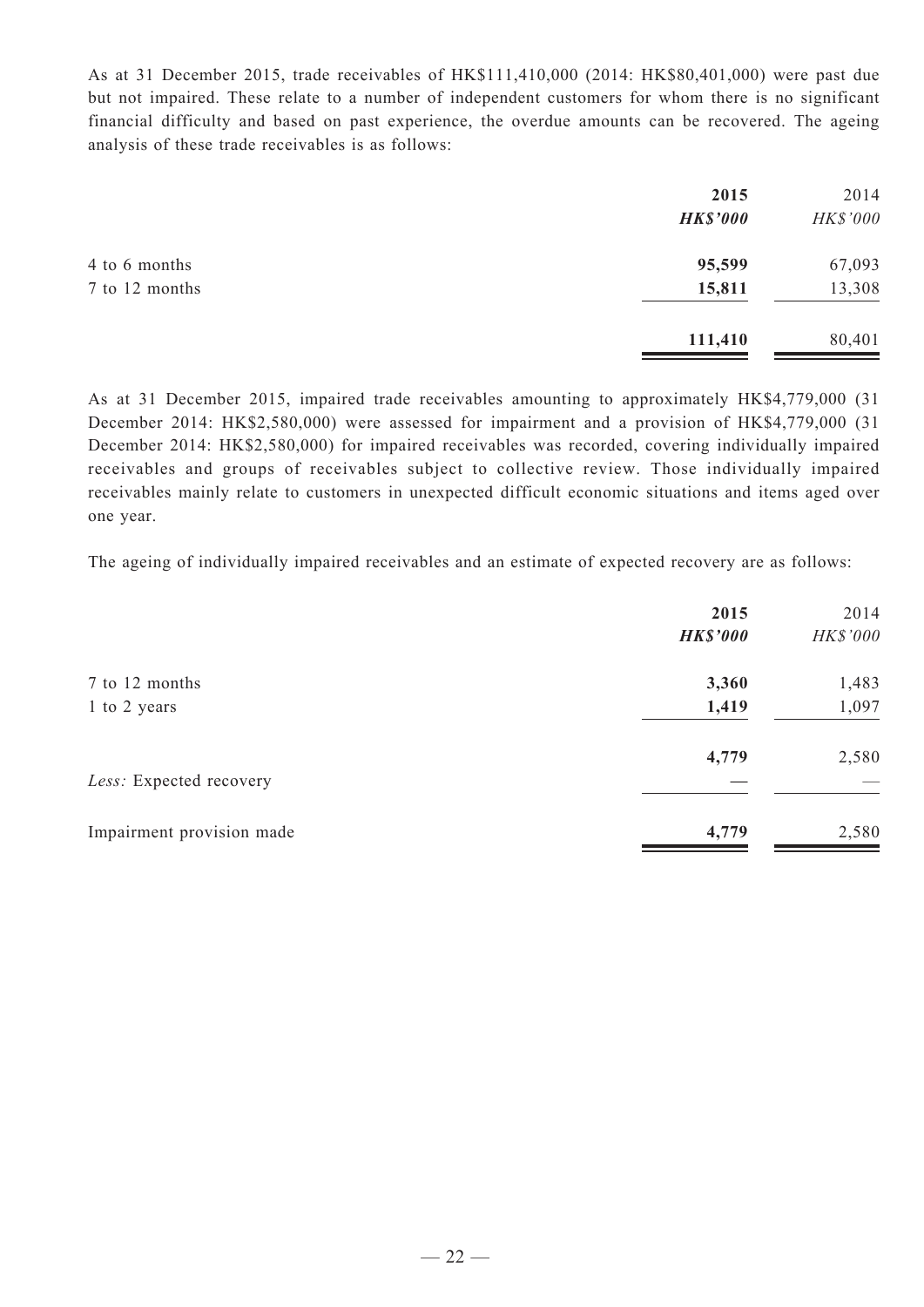The expected recovery was assessed, based on the collateral or other credit enhancement held by the Group, repayment progress, and available information on subsequent repayment.

Movements of provision for impairment of trade receivables are as follows:

|                                               | 2015            | 2014      |
|-----------------------------------------------|-----------------|-----------|
|                                               | <b>HK\$'000</b> | HK\$'000  |
| At 1 January                                  | 2,580           | 32,599    |
| Provision for impairment of trade receivables | 375             | 1,178     |
| Receivables written off                       | (209)           |           |
| Disposal of a subsidiary                      |                 | (30, 944) |
| Acquisition of a subsidiary                   | 2,249           |           |
| Currency translation differences              | (216)           | (253)     |
| At 31 December                                | 4,779           | 2,580     |

The creation and release of provision for impaired receivables have been included in general and administrative expenses. Amounts charged to the provision account are generally written off when there is no expectation of recovering additional cash.

The Group's trade and bills receivables were denominated in the following currencies:

| 2015<br><b>HK\$'000</b> | 2014<br>HK\$'000 |
|-------------------------|------------------|
| 939,642                 | 701,817          |
| 563                     | 4,050            |
| 940,205                 | 705,867          |
|                         |                  |

The maximum exposure to credit risk at the reporting date is the fair value of the receivables mentioned above. The Group does not hold any collateral as security.

### **9. Trade payables**

|                | 2015<br><b>HK\$'000</b> | 2014<br>HK\$'000 |
|----------------|-------------------------|------------------|
| Trade payables | 269,502                 | 287,720          |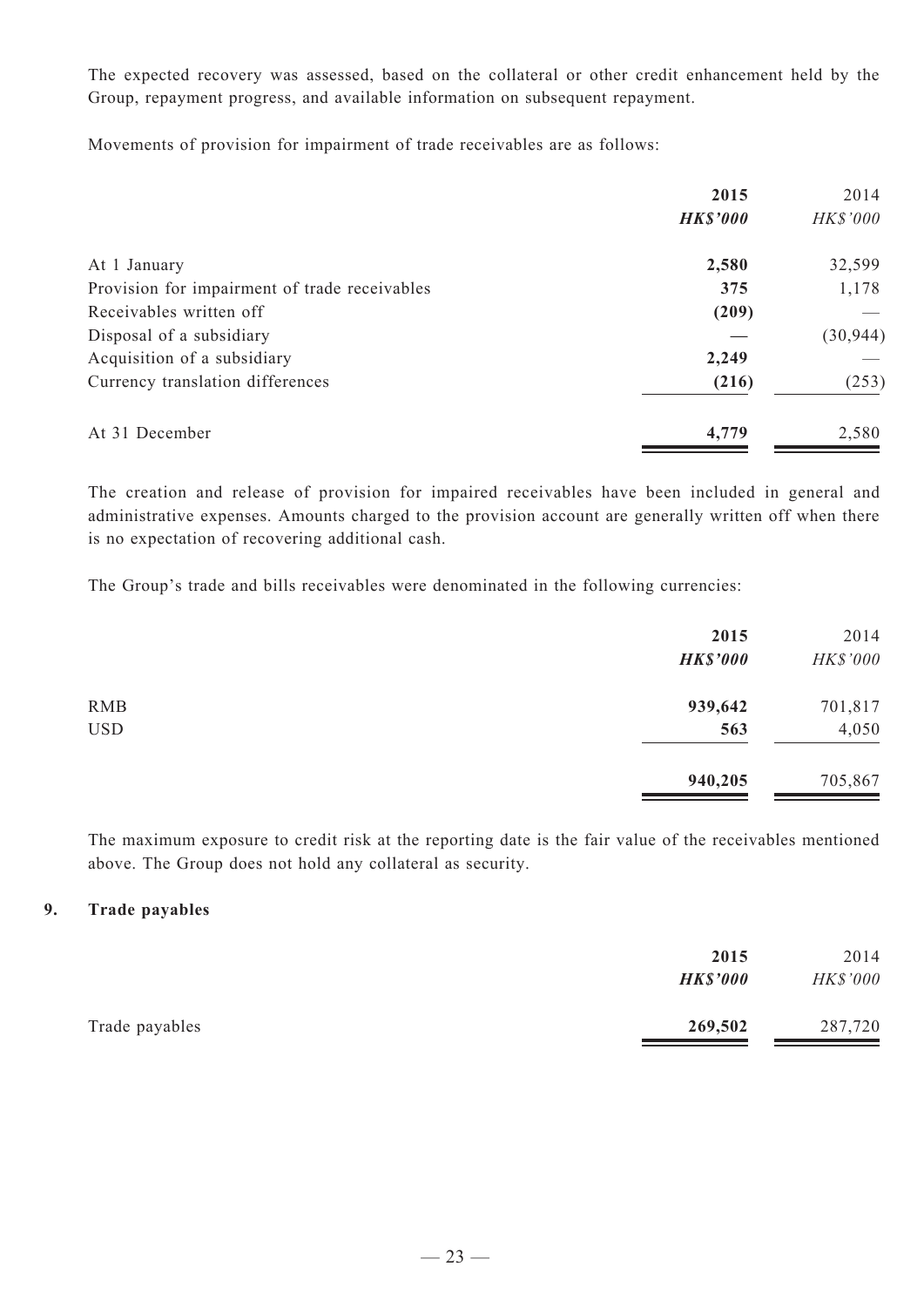Credit terms for trade payables range from 90 to 180 days. The ageing analysis of the trade payables based on invoice date is as follows:

|                   | 2015            | 2014     |
|-------------------|-----------------|----------|
|                   | <b>HK\$'000</b> | HK\$'000 |
| Within 3 months   | 186,821         | 232,963  |
| 4 to 6 months     | 55,824          | 41,608   |
| 7 to 12 months    | 22,481          | 10,679   |
| 1 to 3 years      | 3,520           | 1,942    |
| More than 3 years | 856             | 528      |
|                   | 269,502         | 287,720  |

The Group's trade payables were denominated in the following currencies:

|                          | 2015<br><b>HK\$'000</b> | 2014<br>HK\$'000  |
|--------------------------|-------------------------|-------------------|
| <b>RMB</b><br><b>USD</b> | 249,016<br>20,486       | 270,057<br>17,663 |
|                          | 269,502                 | 287,720           |

### **10. Expenses by nature**

|                                                                  | 2015            | 2014      |
|------------------------------------------------------------------|-----------------|-----------|
|                                                                  | <b>HK\$'000</b> | HK\$'000  |
| Raw materials and consumables used                               | 666,040         | 680,993   |
| Changes in inventories of finished goods and work in progress    | 31,614          | (28, 661) |
| Staff costs                                                      | 308,273         | 234,295   |
| Utility expenses                                                 | 133,329         | 118,602   |
| Advertising expenses                                             | 3,879           | 4,672     |
| Travelling, meeting and entertainment expenses                   | 35,595          | 46,985    |
| Operating leases rental expenses                                 | 9,663           | 12,804    |
| Depreciation of property, plant and equipment                    | 205,665         | 152,764   |
| Provision for write-down of inventories                          | 238             |           |
| Provision for impairment of trade receivables                    | 375             | 741       |
| Reversal of provision for impairment of other receivables        | (305)           |           |
| Amortisation of land use rights                                  | 5,081           | 4,176     |
| Amortisation of intangible assets                                | 5,440           | 3,550     |
| Auditors' remuneration                                           |                 |           |
| — Audit services                                                 | 1,920           | 2,413     |
| - Non-audit services                                             | 798             | 860       |
| Transportation expenses                                          | 205,842         | 170,053   |
| Research and development costs                                   | 38,201          | 37,249    |
| Business taxes, surcharges and other tax expenses                | 43,800          | 25,657    |
| Others                                                           | 35,418          | 43,289    |
| Total cost of sales, selling and marketing costs and general and |                 |           |
| administrative expenses                                          | 1,730,866       | 1,510,442 |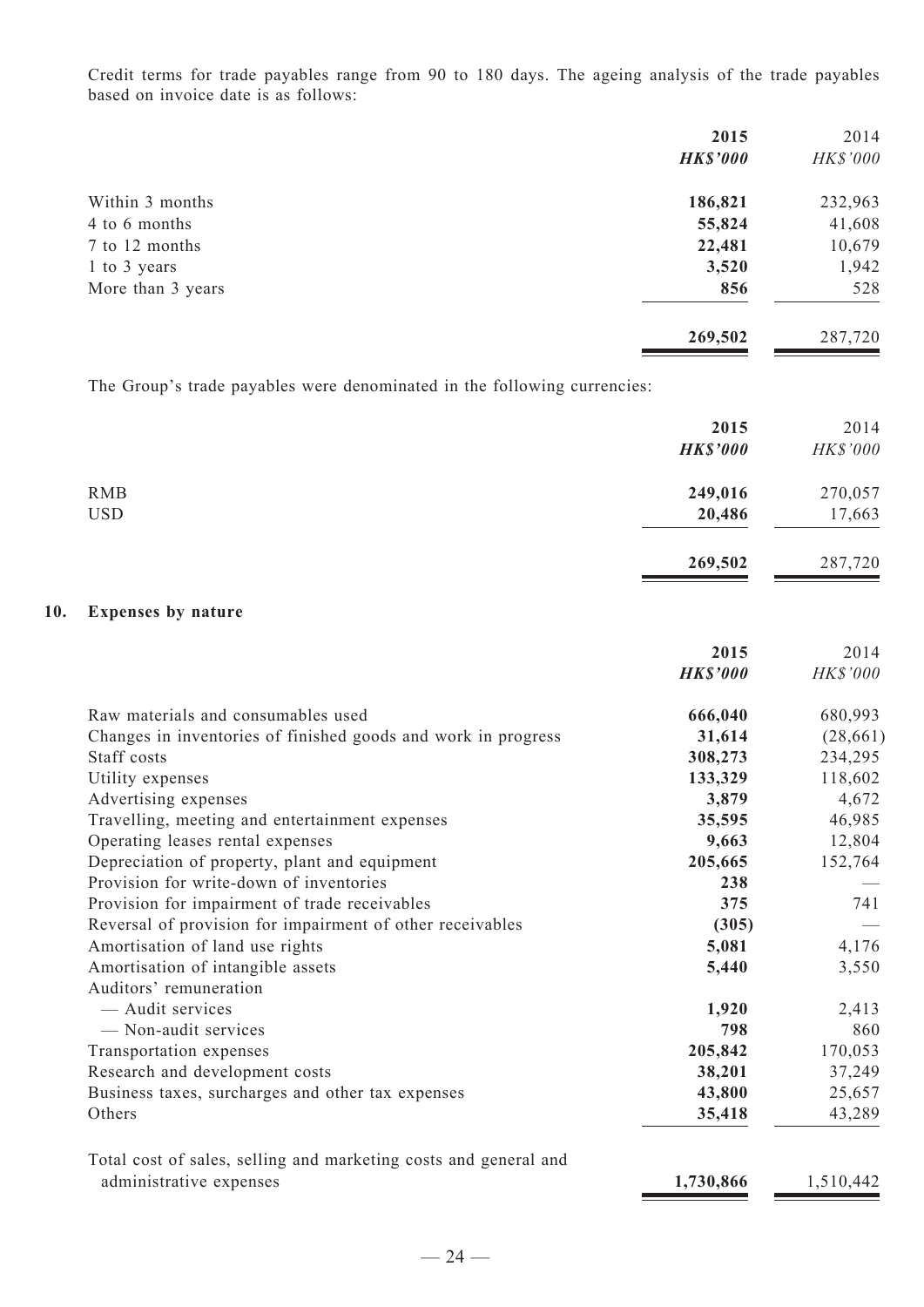## **LIQUIDITY, FINANCIAL RESOURCES and capital structure**

The Group primarily finances its working capital and other capital requirements by net cash generated from operating activities and resorts to external financing including both long-term and short-term bank borrowings from time to time in case the operating cash flow is insufficient to meet the capital requirements.

As at 31 December 2015, the cash and cash equivalents aggregated to HK\$338,964,000 (2014: HK\$325,224,000), comprising HK\$267,969,000 (2014: HK\$137,582,000) of cash and cash equivalents denominated in Renminbi ("RMB"), HK\$64,672,000 (2014: HK\$182,580,000) in Hong Kong dollars and HK\$6,323,000 (2014: HK\$5,062,000) in other currencies.

The carrying amounts of the borrowings amounting to HK\$1,813,093,000 (2014: HK\$871,927,000) as at 31 December 2015, comprising HK\$760,343,000 (2014: HK\$576,204,000) of borrowings denominated in RMB, HK\$1,052,750,000 (2014: HK\$201,008,000) in Hong Kong dollars and none (2014: HK\$94,715,000) in other currencies.

Gearing ratio (defined as bank borrowings less cash and cash equivalents divided by total capital less non-controlling interests) increased from 14.4% as at 31 December 2014 to 38.1% as at 31 December 2015 due to increase in the borrowing primarily for corporate finance activities of the Group during the year and decrease in the Group's net asset value.

Current ratio (defined as current assets divided by current liabilities) decreased from 1.46 as at 31 December 2014 to 1.14 as at 31 December 2015.

### **FOREIGN EXCHANGE RISK**

Majority of the Group's businesses are operated in the PRC and are denominated in RMB. Except for the foreign currency translation risk arising from the translation into Hong Kong dollars for the financial statements of subsidiaries with the functional currencies of RMB, the Group does not expect any materially adverse effects of the exchange rate fluctuation. Hence, no financial instrument for hedging was employed. Nevertheless, the Group is closely monitoring the financial market and would consider appropriate measures if required.

### **Charge on ASSETS**

As at 31 December 2015, the net book amount of the Group's land use right of HK\$49,247,000 (2014: HK\$60,760,000) and the net book amount of the Group's buildings, plant, machinery and tools of HK\$57,119,000 (2014: HK\$301,820,000) were pledged as collateral for the Group's bank borrowings.

As at 31 December 2015, the Group's borrowing facility of HK\$120,000,000 (31 December 2014: Nil) were secured by the Group's land use rights with a net book amount of HK\$6,449,000 (31 December 2014: Nil) and buildings, plant, machinery and tools with a net book amount of HK\$68,057,000 (31 December 2014: Nil).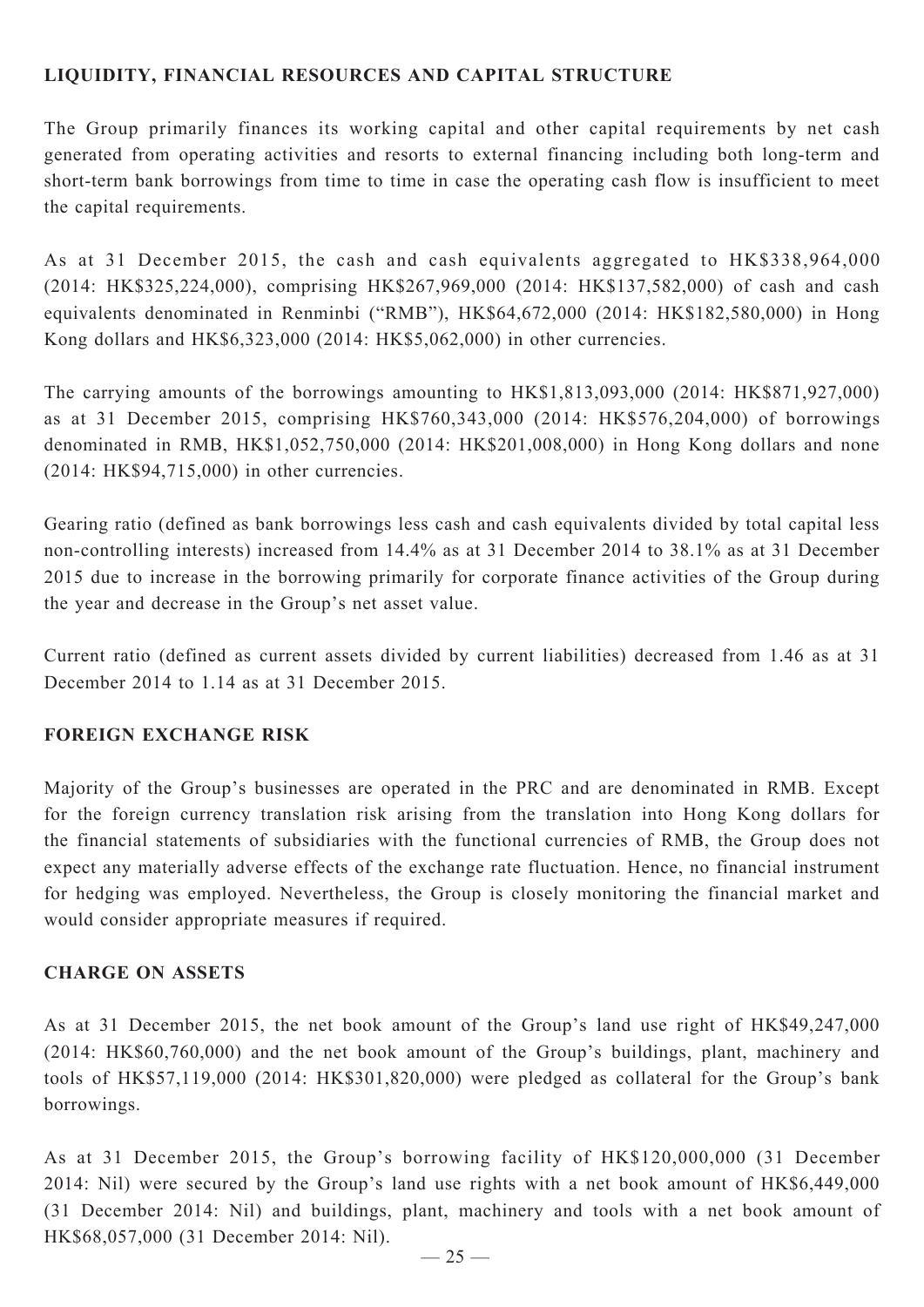#### **CONTINGENT LIABILITIES**

As at 31 December 2015, the Group did not have any significant contingent liabilities.

### **EXCHANGE RATE**

As at 2015 and 2014, the exchange rates of converting HK\$ into RMB (as calculated in HK\$) were:

| 1 January 2014   | 0.78623 |
|------------------|---------|
| 31 December 2014 | 0.78887 |
| 31 December 2015 | 0.83778 |

#### **PURCHASE, SALE OR REDEMPTION OF SECURITIES**

Save for the purchase of a total of 166,336,000 shares which details are set out in the following paragraphs, neither the Company nor any of its subsidiaries has purchased or sold any of the Company's listed securities for the year ended 31 December 2015.

- (i) During the year, a conditional cash offer was made by BNPP Securities on behalf of the Company to buy-back 150,000,000 ordinary shares of the Company at the offer price of HK\$3.30 per share from all qualifying shareholders (the "Cash Offer"). The Cash Offer was completed on 31 August 2015 at an aggregate consideration of HK\$495,000,000 (net of expenses), and all of the 150,000,000 ordinary shares were cancelled on 10 September 2015.
- (ii) In addition, during the period from 20 October 2015 to 3 November 2015, the Company acquired an aggregate of 16,336,000 ordinary shares through purchases on The Stock Exchange of Hong Kong Limited (the "Stock Exchange") at an aggregate consideration of HK\$31,753,000 which details are set out below. All of the  $16,336,000$  shares were subsequently cancelled on 17 November 2015.

|                       | <b>Total</b><br>number of           |                                                     |                                |                                                |
|-----------------------|-------------------------------------|-----------------------------------------------------|--------------------------------|------------------------------------------------|
| Date of the purchases | the ordinary<br>shares<br>purchased | <b>Highest</b><br>price paid<br>per share<br>$(HK\$ | Lowest<br>price paid<br>$(HK\$ | Aggregate<br>per share consideration<br>$(HK\$ |
| 20 October 2015       | 1,940,000                           | 1.96                                                | 1.91                           | 3,769,940                                      |
| 22 October 2015       | 1,000,000                           | 1.95                                                | 1.93                           | 1,940,720                                      |
| 23 October 2015       | 2,000,000                           | 1.93                                                | 1.88                           | 3,797,320                                      |
| 29 October 2015       | 1,224,000                           | 1.93                                                | 1.91                           | 2,354,340                                      |
| 30 October 2015       | 4,250,000                           | 1.96                                                | 1.93                           | 8,271,420                                      |
| 2 November 2015       | 2,682,000                           | 1.96                                                | 1.92                           | 5,209,720                                      |
| 3 November 2015       | 3,240,000                           | 2.00                                                | 1.96                           | 6,409,540                                      |
|                       | 16,336,000                          |                                                     |                                | 31,753,000                                     |
|                       | $-26-$                              |                                                     |                                |                                                |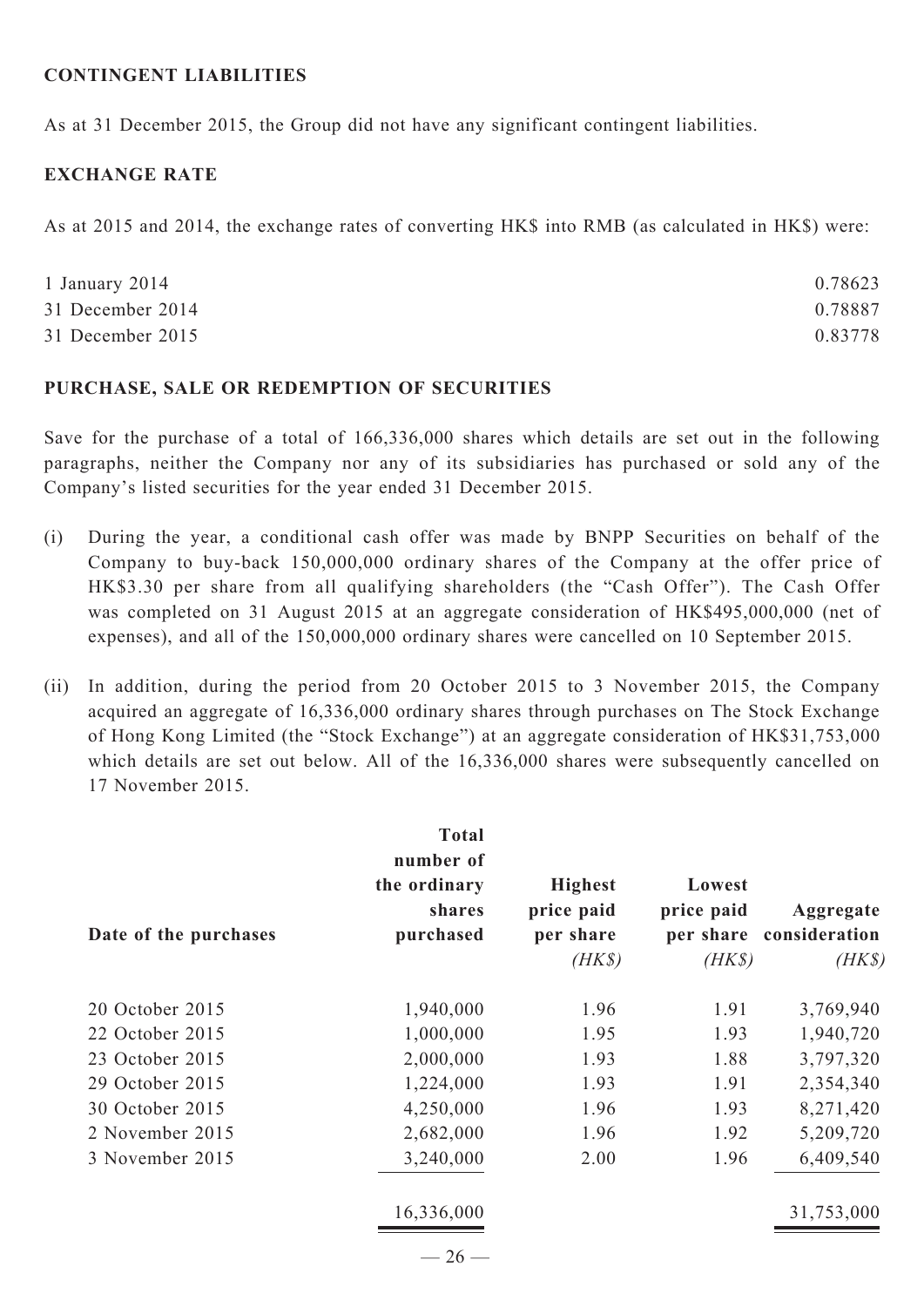#### **SHARE OPTION SCHEME**

As approved by an ordinary resolution passed by the shareholders at the Extraordinary General Meeting held on 20 September 2012, the Board had terminated of the old share option scheme adopted on 16 October 2005 ("Old Share Option Scheme") and adopted the existing share option scheme ("Existing Share Option Scheme").

### **Old Share Option Scheme**

Pursuant to a share option scheme approved by a written resolution of all shareholders of the Company on 16 October 2005, the Company may grant options to, amongst others, the directors or employees of the Company or its subsidiaries, for the recognition of their contributions to the Group, to subscribe for the shares. The offer for grant of options ("Offer") must be taken up within 28 days from the date of Offer, with a payment of HK\$1.00 as consideration for the grant. The exercise price of the share option will be determined at the higher of (i) the average closing prices of shares as stated in the Stock Exchange's daily quotations sheets for the five trading days immediately preceding the date of Offer; (ii) the closing price of shares as stated in the Stock Exchange's daily quotations sheet on the date of Offer; and (iii) the nominal value of the shares. The share options are exercisable at any time during a period of not more than 10 years from the date of Offer, subject to the terms and conditions of the Old Share Option Scheme and any conditions of grant as may be stipulated by the Board.

Unless terminated by the Company by resolution in general meeting, the Old Share Option Scheme shall be valid and effective for a period of 10 years commencing on the date on which the Share Option Scheme becomes unconditional. The operation of Old Share Option Scheme was terminated on 20 September 2012 by resolution in general meeting such that no further share option could thereafter be offered under Old Share Option Scheme, but in all other respects the provisions of Old Share Option Scheme shall remain in full force and effect.

The maximum number of shares which may be issued upon exercise of all outstanding options granted and yet to be exercised under the Old Share Option Scheme and any other schemes shall not exceed 30% of the issued share capital of the Company from time to time. The total number of shares which may be issued upon exercise of all options to be granted under the Old Share Option Scheme and any other schemes must not, in aggregate, exceed 10% of the number of shares in issue as at the date dealings in the shares first commence on the Stock Exchange unless further shareholders' approval has been obtained pursuant to the conditions set out in the Old Share Option Scheme. The total number of shares issued and to be issued upon exercise of all options granted under the Old Share Option Scheme and any other schemes (including both exercised or outstanding options) to each participant in any 12-month period shall not exceed 1% of the issued share capital of the Company.

As at 7 August 2008, the Company granted 100,000,000 share options to directors and senior management of the Group under the Old Share Option Scheme, representing about 4.93% of the issued share capital as at the date immediately before the options were granted. The exercise price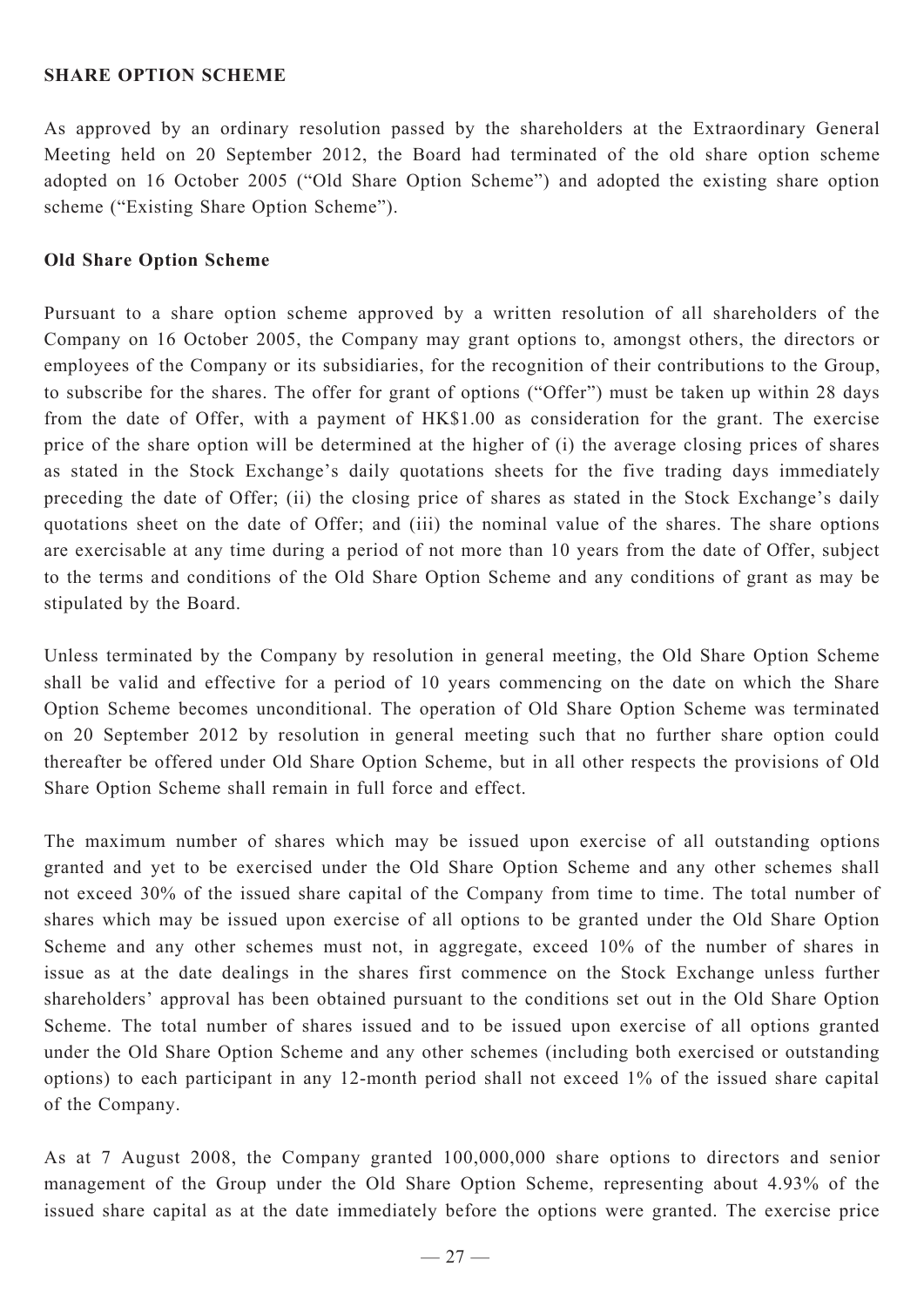was HK\$0.7. The exercisable period is from 7 August 2008 to 6 August 2018. As at 4 October 2010, all of the share options granted were exercised. The weighted average share price at the time of exercise was HK\$3.04 per share.

As at 3 May 2012, the Company granted 48,000,000 share options (being adjusted from 40,000,000 share options as a result of the issue of bonus shares on 16 October 2012) to two directors of the Group under the Old Share Option Scheme, representing about 1.64% of the issued share capital as at the date immediately before the options were granted. The exercise price was HK\$1.48 (being adjusted from HK\$1.78 as a result of the issue of bonus shares on 16 October 2012). The exercisable period was from 3 May 2012 to 2 May 2015.

On 24 June 2014, 24,000,000 share options (being adjusted from 20,000,000 share options as a result of the issuance of bonus shares on 16 October 2012) were exercised by a current director. And on 17 November 2014, 24,000,000 share options (being adjusted from 20,000,000 share options as a result of the issuance of bonus shares on 16 October 2012) were exercised by a ex-director of the Company who resigned on 6 June 2014. Options exercised in 2014 resulted in 48,000,000 ordinary shares being issued at HK\$0.02 each. The exercise price was HK\$1.48 per share (being adjusted from HK\$1.78 as a result of issuance of bonus share on 16 October 2012). The total cash received is HK\$71,200,000. The weighted average share price at the time of exercise was \$3.42 per share.

### **Existing Share Option Scheme**

Existing Share Option Scheme is valid and remains in force for a period of 10 years from 20 September 2012 (the "Scheme Period") unless terminated earlier by shareholders in general meeting. The purpose of Existing Share Option Scheme is to enable the Board to grant share options to the Eligible Person as defined in Existing Share Option Scheme including, among others, the directors, employee or proposed employee, consultants or advisers of or to the Company or its subsidiaries or any entity in which the Group holds an equity interest, as incentives or rewards for their contribution or potential contribution to the development and growth of the Group. The provisions of Existing Share Option Scheme comply with the requirements of Chapter 17 of the Rules Governing the Listing of Securities on the Stock Exchange (the "Listing Rules").

Pursuant to Existing Share Option Scheme, the offer for grant of options ("Offer") must be accepted within 30 days inclusive of the day on which such offer was made, with a payment of HK\$1.00 as consideration for the grant. The exercise price of the share option is to be determined by the Board provided always that it shall be at least the higher of (i) the closing price of the shares as stated in the daily quotations sheet issued by the Stock Exchange for the date of offer of grant, which must be a business day; and (ii) the average closing price of the shares as stated in the daily quotations sheets issued by the Stock Exchange for the five business days immediately preceding the date of offer of grant provided that the option price per share shall in no event be less than the nominal amount of one share. The share options are exercisable at any time during a period as the Board may determine in granting the share options but in any event shall not exceed 10 years from the date of Offer, subject to the terms and conditions of Existing Share Option Scheme and any conditions of grant as may be stipulated by the Board.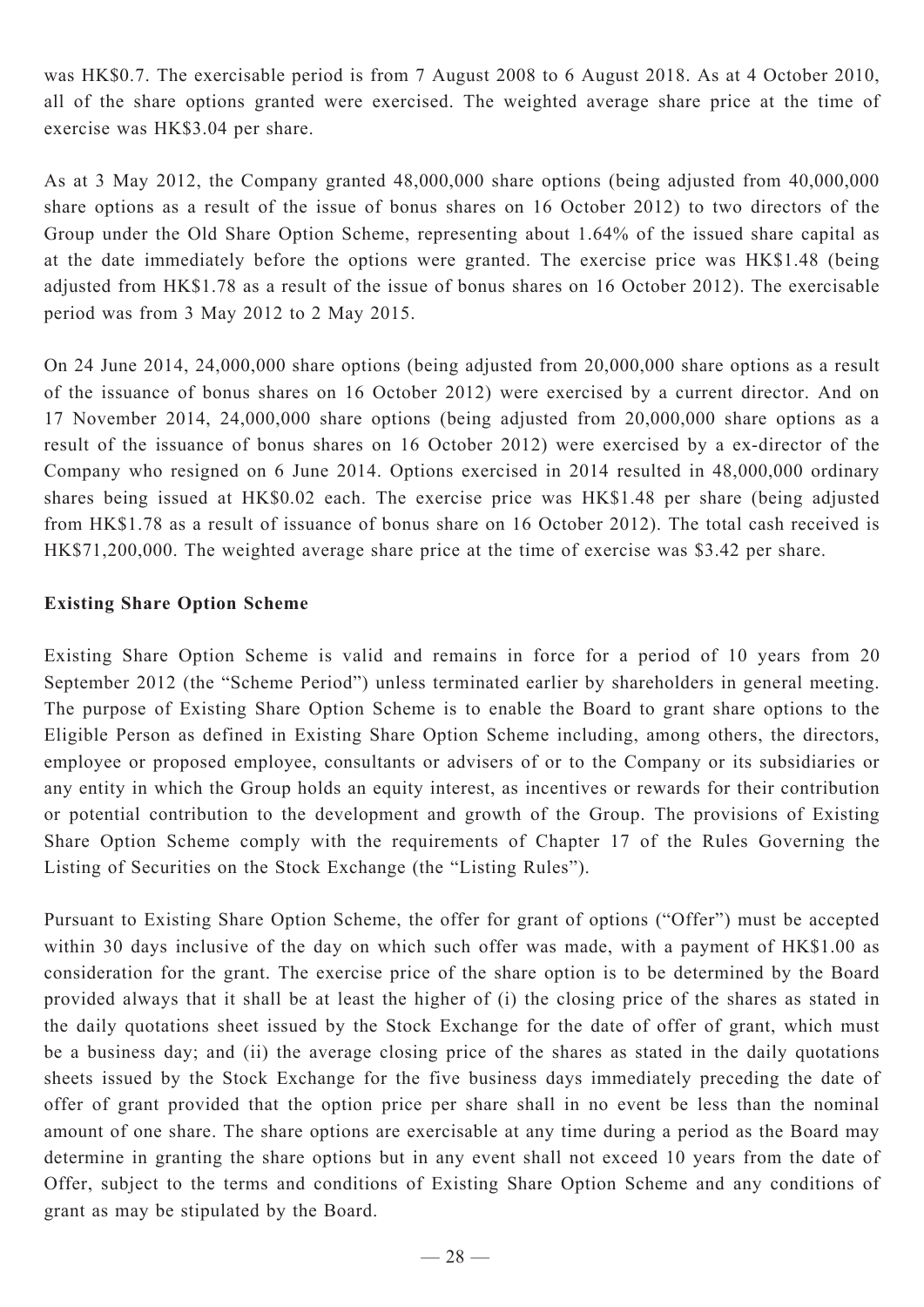The aggregate number of shares which may be issued upon exercise of all outstanding options granted and yet to be exercised under Existing Share Option Scheme and any other schemes shall not exceed 30% of the issued share capital of the Company from time to time. The maximum number of shares issuable upon exercise of all options to be granted Existing Share Option Scheme and any other schemes as from the commencement of the Scheme Period must not, in aggregate, exceed 10% of the shares in issue as at 20 September 2012 (the "Scheme Mandate"). The Scheme Mandate may be refreshed at any time by obtaining approval of the shareholders in general meeting provided that the new limit under the refreshed Scheme Mandate must not exceed 10% of the issued share capital of the Company at the date of the shareholders' approval. The maximum number of shares issued and to be issued upon exercise of the options granted under Existing Share Option Scheme and any other schemes to any of the Eligible Person (including cancelled, exercised and outstanding options) in any 12-month period up to the date of grant shall not exceed 1% of issued share capital of the Company unless shareholders' approval is obtained under the terms of Existing Share Option Scheme.

As at 19 October 2015, the Company granted 122,000,000 share options to two executive directors of the Company and other management staff of the Group under Existing Share Option Scheme, representing about 4.33% of the issued share capital as at the date immediately before the options were granted. The exercise price was HK\$1.98. The exercisable period was from 19 October 2015 to 18 October 2018. Please refer details of grant of share options to the Company's announcement dated 19 October 2015.

### **Share Option**

The total number of share options outstanding is shown as follows:

|                                                    | 2015        | 2014         |
|----------------------------------------------------|-------------|--------------|
| Outstanding at the beginning of the year           |             | 48,000,000   |
| Granted during the year                            | 122,000,000 |              |
| Exercised during the year                          |             | (48,000,000) |
| Lapsed during the year                             |             |              |
| Outstanding and exercisable at the end of the year | 122,000,000 |              |

As at 31 December 2015, the share options granted under Existing Share Option Scheme and remained outstanding had an weighted average exercise price of HK\$1.98 and a remaining contractual life of approximately 2 years and 10 months. As at 31 December 2014, all of the share options granted under Old Share Option Scheme had been exercised and hence there was no outstanding nor exercisable share options.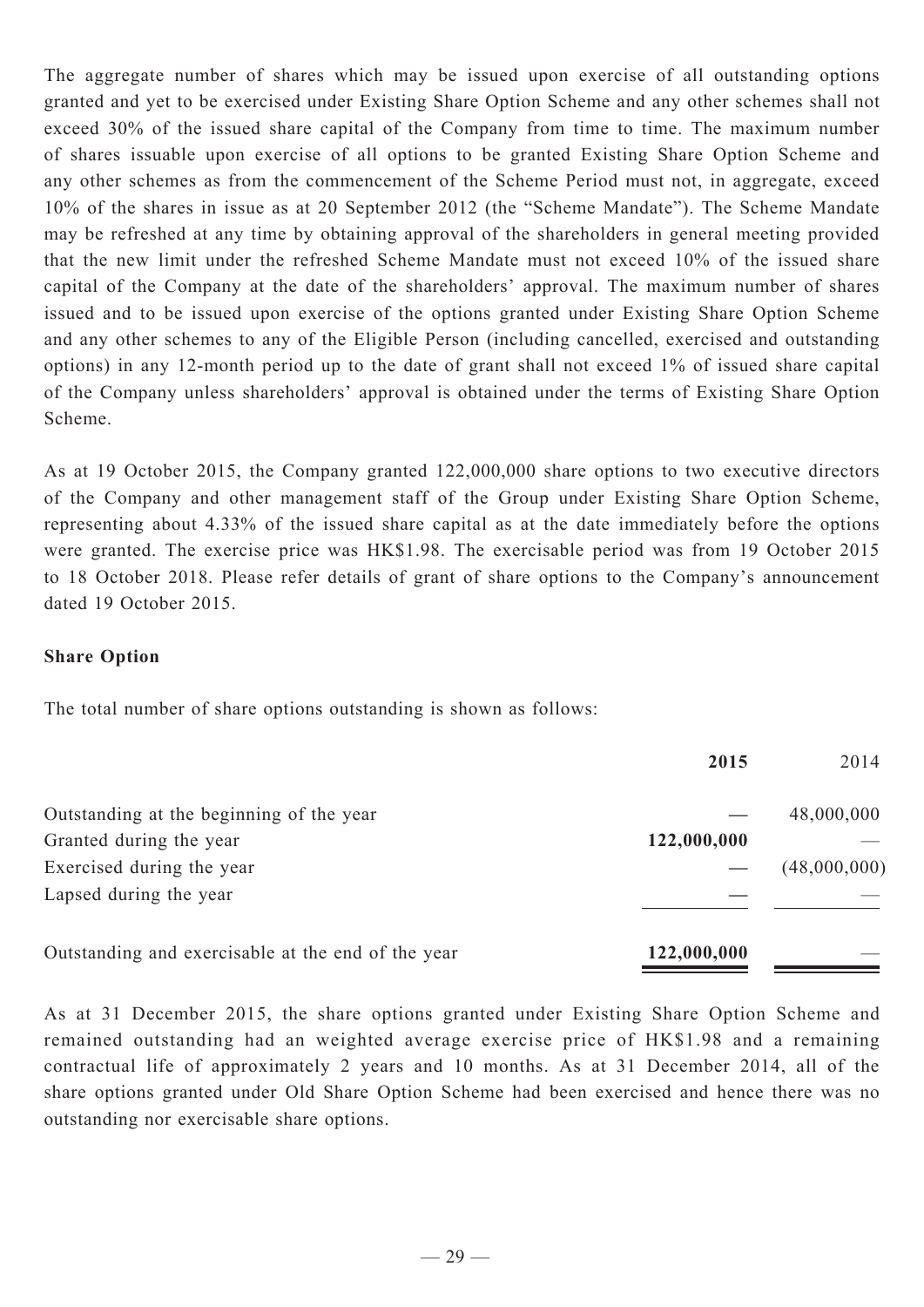The details of share options movements during the year ended 2015 are shown as follows:

# *(i) Directors of the Company*

|                  |               |                             |                                | Number of share options      |                            |                              |                               |
|------------------|---------------|-----------------------------|--------------------------------|------------------------------|----------------------------|------------------------------|-------------------------------|
| Name of Director | Date of grant | Exercise price<br>per share | Exercisable period             | Outstanding<br>at 1 Jan 2015 | Granted<br>during the year | Exercised<br>during the year | Outstanding<br>at 31 Dec 2015 |
| Mr. Wang Xianjun | 19 Oct 2015   | HK\$1.98                    | 19 Oct $2015 -$<br>18 Oct 2018 |                              | 24,416,000                 |                              | 24,416,000                    |
| Mr. Su Xuejun    | 19 Oct 2015   | <b>HK\$1.98</b>             | 19 Oct $2015 -$<br>18 Oct 2018 |                              | 24,416,000                 |                              | 24,416,000                    |
|                  |               |                             |                                |                              | 48,832,000                 |                              | 48,832,000                    |

*(ii) Employees (other than directors of the Company)*

|               |                             |                                |                              |                            | Number of share options      |                               |
|---------------|-----------------------------|--------------------------------|------------------------------|----------------------------|------------------------------|-------------------------------|
| Date of grant | Exercise price<br>per share | Exercisable period             | Outstanding<br>at 1 Jan 2015 | Granted<br>during the year | Exercised<br>during the year | Outstanding<br>at 31 Dec 2015 |
| 19 Oct 2015   | HK\$1.98                    | 19 Oct $2015 -$<br>18 Oct 2018 |                              | 73,168,000                 |                              | 73,168,000                    |
|               |                             |                                |                              | 73,168,000                 |                              | 73,168,000                    |

The fair value of all the share options granted during the year as at date of grant was HK\$39,431,000. Assuming that all share options outstanding as at 31 December 2015 are exercised, the Company will receive proceeds of HK\$241,560,000.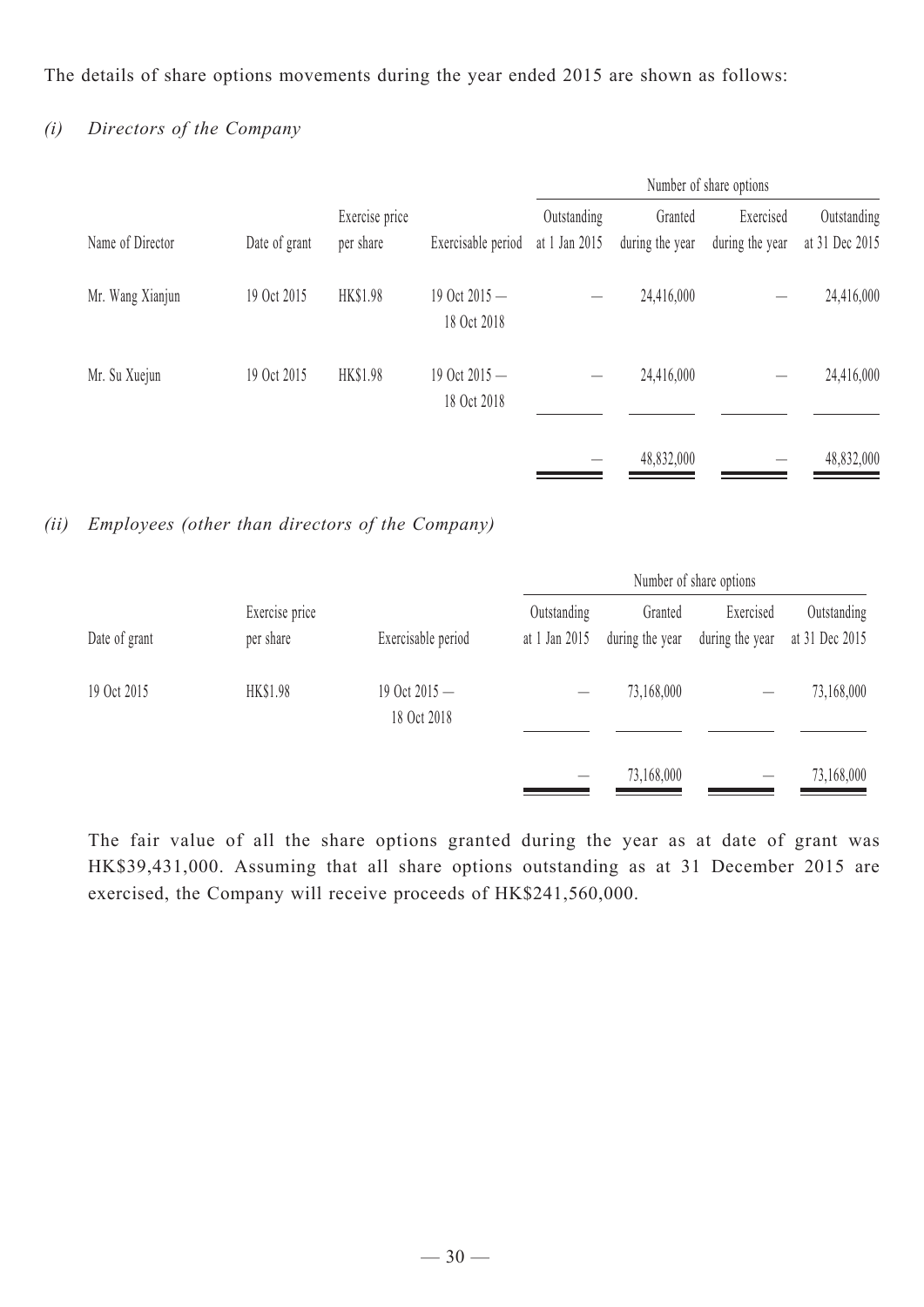The details of share options movements during the year ended 2014 are shown as follows:

## *Directors of the Company*

| Name of Director<br>Date of grant<br>per share | Exercise price | Exercisable period | Outstanding<br>at 1 Jan 2014   | Granted<br>during the year | Exercised<br>during the year | Outstanding<br>at 31 Dec 2014 |  |
|------------------------------------------------|----------------|--------------------|--------------------------------|----------------------------|------------------------------|-------------------------------|--|
| Mr. Qu Jiguang                                 | 3 May 2012     | HK\$1.48           | $3$ May $2012 -$<br>2 May 2015 | 24,000,000                 |                              | (24,000,000)                  |  |
| Mr. Wu Qin                                     | 3 May 2012     | HK\$1.48           | 3 May 2012 -<br>2 May 2015     | 24,000,000                 |                              | (24,000,000)                  |  |
|                                                |                |                    |                                | 48,000,000                 |                              | (48,000,000)                  |  |

## **SUFFICIENCY OF PUBLIC FLOAT**

Based on the information that is publicly available to the Company and within the knowledge of the Directors, it is confirmed that a sufficient public float of more than 25% of the issued capital of the Company has been maintained as at the latest practicable date, being 30 March 2016, and at all times during the year ended 31 December 2015.

## **Model Code for Securities Transactions by Directors**

The Company has adopted the Model Code for Securities Transactions by Directors of Listed Issuers as set out in Appendix 10 to the Listing Rules (the "Model Code"). Having made specific enquiry with all Directors, the Directors confirmed that they had complied with the required standard set out in the Model Code during the year ended 31 December 2015.

### **DIVIDENDS**

An interim dividend of HK\$0.025 per share was declared on 31 August 2015 and paid on 25 September 2015 (2014: HK\$0.06 per share).

For the year ended 31 December 2015, the Board did not recommend any final dividend (2014: nil) or special dividend (2014: HK\$0.172 per share).

## **Corporate Governance Practices**

The Board is committed to maintaining a high standard of corporate governance. The Board believes that good corporate governance practices are essential for the growth of the Group and for safeguarding and maximizing shareholders' interests.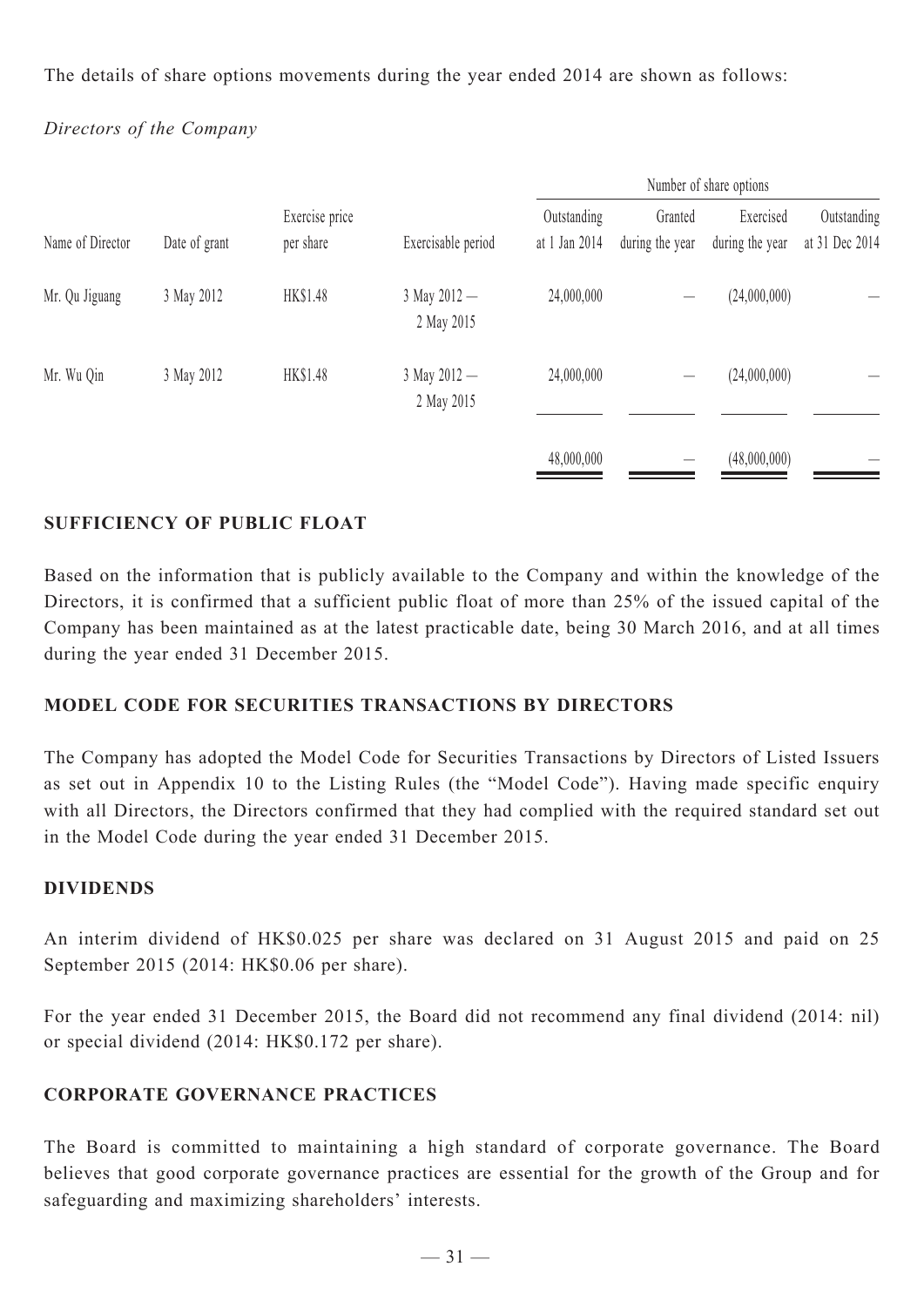The Company has adopted the Corporate Governance Code (the "CG Code") contained in Appendix 14 of the Rules Governing the Listing of Securities on the Stock Exchange of Hong Kong Limited (the "Listing Rules"). During the year, the Company has complied with all applicable provisions of CG Code with deviation from code provision A.2.1 which stipulates that the roles of chairman and chief executive officer should be separate and should not be performed by the same individual.

The Board appointed Mr. Qu Jiguang as the Chairman, who was responsible for the leadership and effective running of the Board. Mr. Qu Jiguang has also assumed the role as the chief executive officer of the Company, who was delegated with the responsibilities to lead the management implementing the business strategies of the Group. The Company believes that vesting both roles in Mr. Qu Jiguang will allow for more effective planning and execution of business strategies. As all major decisions are made in consultation with members of the Board, the Company believes that there is adequate balance of power and authority in place.

### **AUDIT COMMITTEE**

The audit committee of the Company has reviewed the Group's annual results for the year ended 31 December 2015 in conjunction with the Group's external auditors.

The figures in respect of the preliminary announcement of the Group's results for the year ended 31 December 2015 have been agreed by the Company's auditor, PricewaterhouseCoopers, to the amounts set out in the Group's consolidated financial statements for the year. The work performed by PricewaterhouseCoopers in this respect did not constitute an assurance engagement performed in accordance with Hong Kong Standards on Auditing, Hong Kong Standards on Review Engagements or Hong Kong Standards on Assurance Engagements issued by the Hong Kong Institute of Certified Public Accountants and consequently no assurance has been expressed by PricewaterhouseCoopers on the preliminary announcement.

### **ANNUAL GENERAL MEETING**

The 2016 Annual General Meeting of the Company will be held at 2:00 p.m. on 27 May 2016 at Rooms 4902-03, 49th Floor, Central Plaza, 18 Harbour Road, Wanchai, Hong Kong and a notice of annual general meeting will be published and despatched in due course.

### **CLOSURE OF REGISTER OF MEMBERS**

The register of members of the Company will be closed from Wednesday, 25 May 2016 to Friday, 27 May 2016, both dates inclusive, during which period, no transfer of shares will be registered. In order to qualify to attend and vote at the forthcoming annual general meeting, all properly completed transfer forms accompanied by the relevant share certificates must be lodged with the Company's branch share registrar and transfer office in Hong Kong, Computershare Hong Kong Investor Services Limited at Shops 1712-1716, 17th Floor, Hopewell Centre, 183 Queen's Road East, Wanchai, Hong Kong by no later than 4:30 p.m., Tuesday, 24 May 2016.